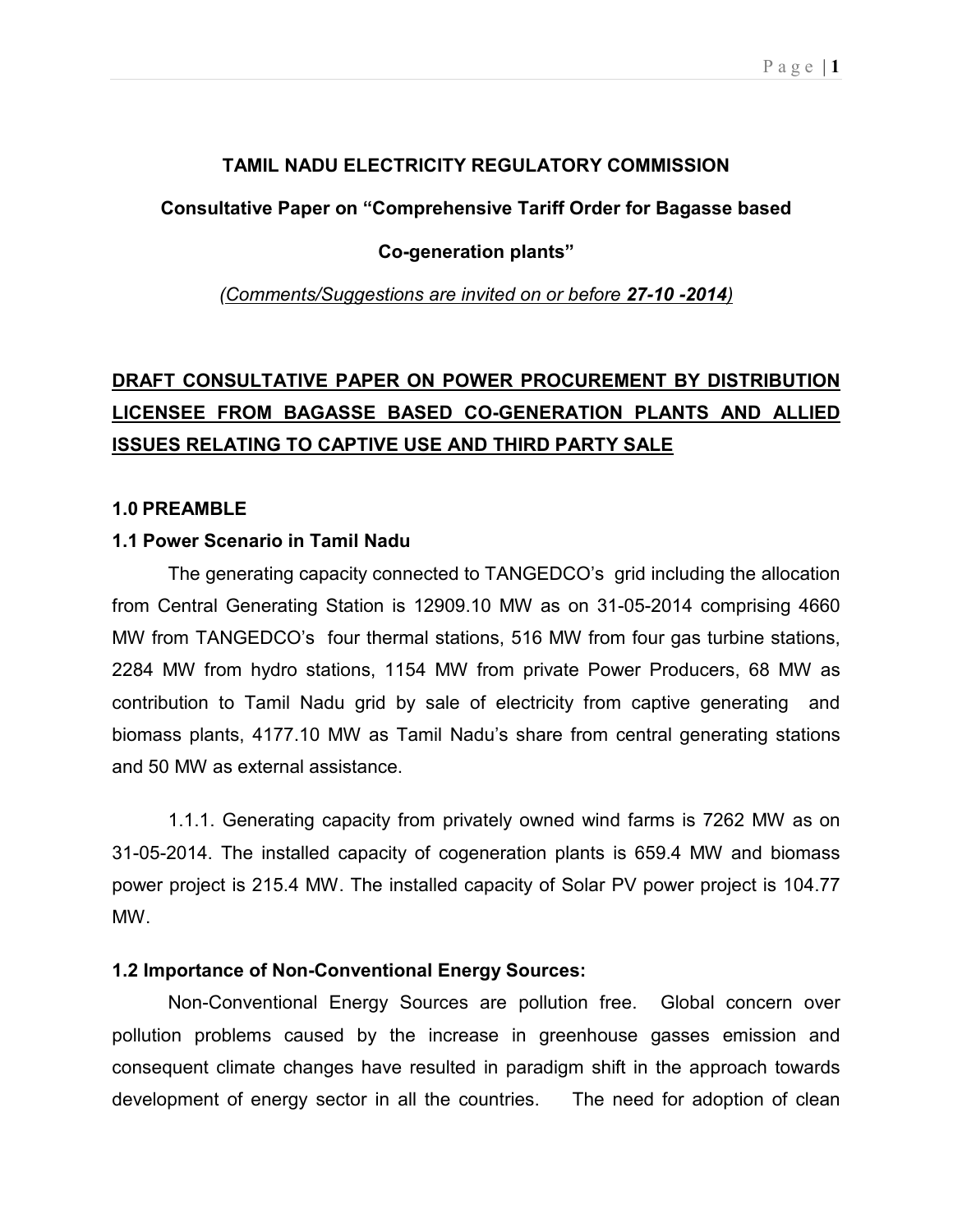technology, improving end use efficiency and diversifying energy bases, etc. have all been seriously considered by the Government of India since Sixth Five Year Plan. Renewable energy sources such as wind, solar, mini hydro power project , biomass and bagasse based co-generation are abundant and they not only augment the energy generation, but also contribute to improvement in the environment, drought control, energy conservation, employment generation, upgradation of health and hygiene, social welfare, security of drinking water increased agricultural yield and production of biofertilizers. The phase of development has been accelerated through fiscal and tax incentives.

Electricity Act 2003, National Electricity Policy, Tariff Policy have all addressed the necessity for promotion of the co-generation and generation of electricity from renewable sources of energy.

### 2. Commission's Regulation on New and Renewable Energy Sources

The Commission notified the "Power Procurement from New and Renewable Sources of Energy Regulations 2008" on 08-02-2008 in accordance with the powers vested under Section 61 of the Electricity Act 2003 (Central Act 36 of 2003) which stipulates that the State Electricity Regulatory Commissions shall specify the terms and conditions for the determination of tariff.

Amongst other important provisions listed in the Regulations, it is also specified that the tariff determined by the Commission shall be applicable for a period of twenty years and the control period may ordinarily be two years.

### 3. Commission's order on NCES based generation and allied issues.

The Commission issued Order No.3 dated 15-05-2006 on "Power purchase and allied issues in respect of Non-Conventional Energy Sources based Generating Plants and Non-Conventional Energy Sources based Co-generation Plants". The said Order stipulated tariff rates for power procurement by the Distribution Licensee from Wind Energy Generators (WEGs), Biomass based generators and Bagasse based generators. This was the first Order issued by the Commission on NCES based power plants.

The Commission issued Order No.3 of 2009 dated 06-05-2009 on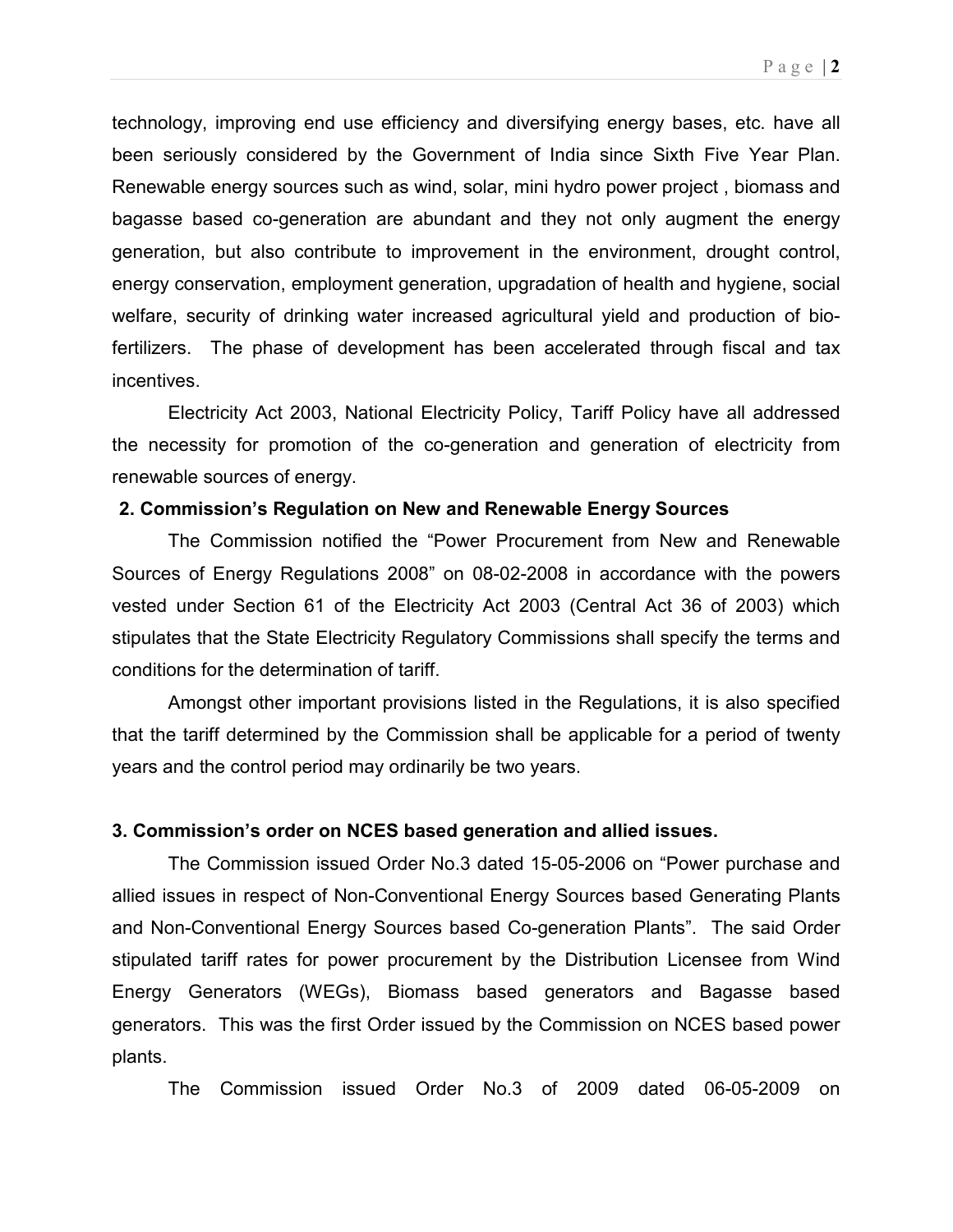"Comprehensive Tariff Order for Bagasse based Co-generation Plants". This Order covered tariff rates for power procurement by the Distribution Licensee from Bagasse based co-generators. In the said Order, the Commission fixed the validity of the Order upto 31-03-2011. By Tariff Order No.3 of 2011, the said Order was extended upto 31-12-2011 and it was further extended upto 30-06-2012 by Tariff Order No.6 of 2011 dated 21-12-2011. This Order was again extended upto 31-07-2012 in Tariff Order No. 4 of 2012 dated 30-06-2012.

The Commission issued Order No.7 of 2012 dated 31-07-2012 on "Comprehensive Tariff Order for Bagasse based Co-generation plants". This Order covered tariff rates for power procurement by the Distribution Licensee from Bagasse based co-generators. In the said Order, the Commission fixed the validity of the Order upto 31-07-2014.

# 4. Floating of Consultative paper:

As the control period of 2 years has expired on 31-07-2014, the Commission is issuing this concept paper to seek the views / suggestions from the stakeholders for the tariff for the next control period.

# 5. Bagasse based Co-generation Power Scenario in Tamil Nadu:

Tamil Nadu is blessed with conducive meteorological and topographical settings for electricity generation through Non-conventional energy sources. As on 31-03-2014, the installed capacity of Bagasse based Co-generation plants in Tamil Nadu is 659.4 MW. The year wise capacity addition in Tamil Nadu is furnished below:

| Year         | <b>Capacity Addition in MW</b> |
|--------------|--------------------------------|
| Upto 2009-10 | 559.90                         |
| 2010-11      | 52.50                          |
| 2011-12      | 25.00                          |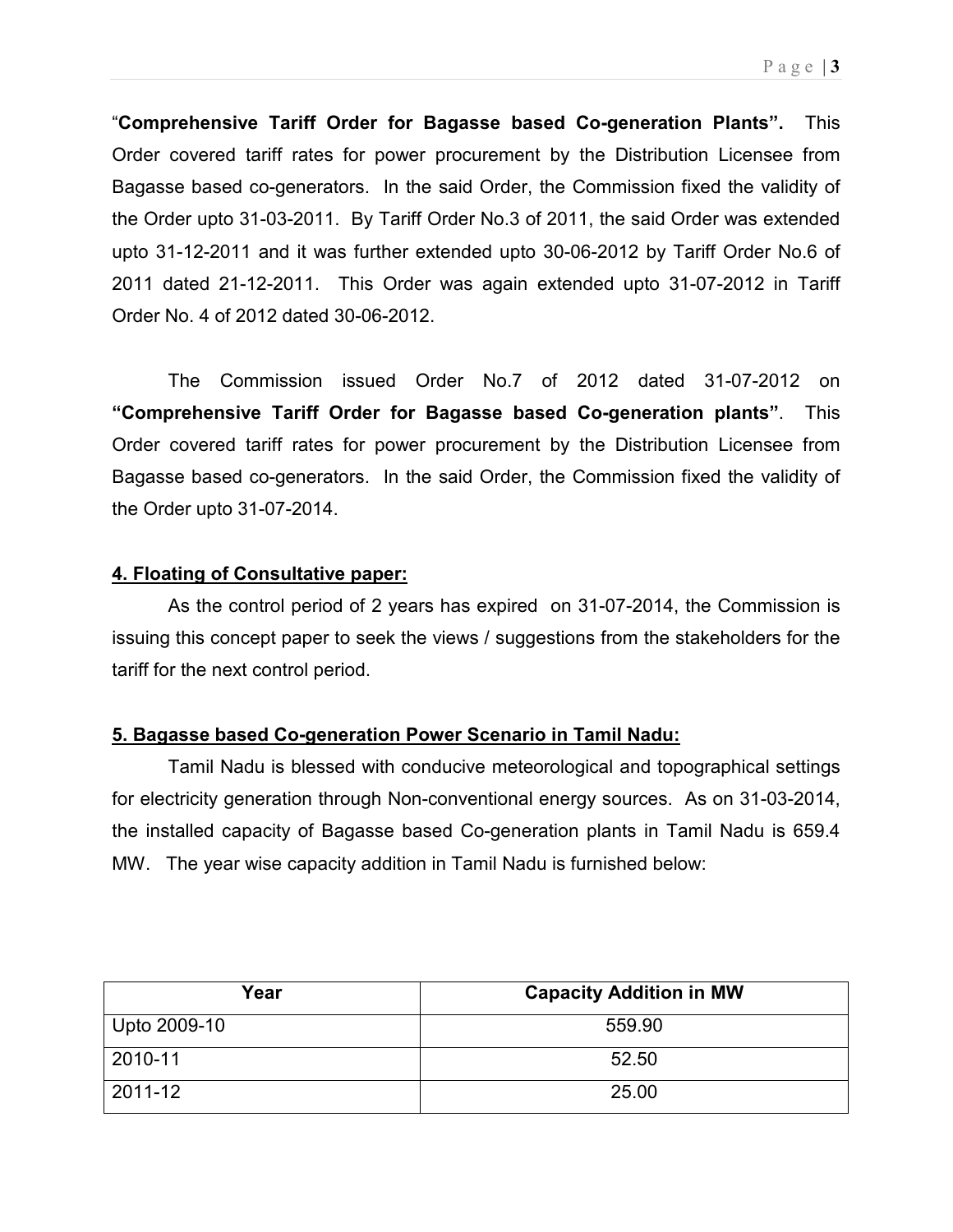| $ 2012 - 13 $           | 22.00     |
|-------------------------|-----------|
| $ 2013 - 14 $           | Nil       |
| Total (upto 31-03-2014) | 659.40 MW |

# 6. Legal Provisions:

## 6.1 Related Provisions of the Electricity Act, 2003:

The Commission is guided by the following provisions of Section 61 of the Electricity Act 2003 which are relevant to this Order:

Section 61 – "The Appropriate Commission shall, subject to the provisions of this Act, specify the terms and conditions for the determination of tariff and in doing so, shall be guided by the following namely:-

- (a) The principles and methodologies specified by the Central Commission for determination of the tariff applicable to generating companies and transmission licensees;
- (b) The generation, transmission, distribution and supply of electricity are conducted on commercial principles;
- (c) The factors which would encourage competition, efficiency, economical use of the resources, good performance and optimum investments;
- (d) Safeguarding of consumers' interest and at the same time, recovery of the cost of electricity in a reasonable manner;
- (e) The principles rewarding efficiency in performance;
- (f) Multiyear tariff principles;
- (g) That the tariff progressively reflects the cost of supply of electricity and also, reduces cross-subsidies in the manner specified by the Appropriate Commission;
- (h) The promotion of co-generation and generation of electricity from renewable sources of energy;
- (i) The National Electricity Policy and tariff policy:" Section 86 stipulates the following among other functions of the State **Commission**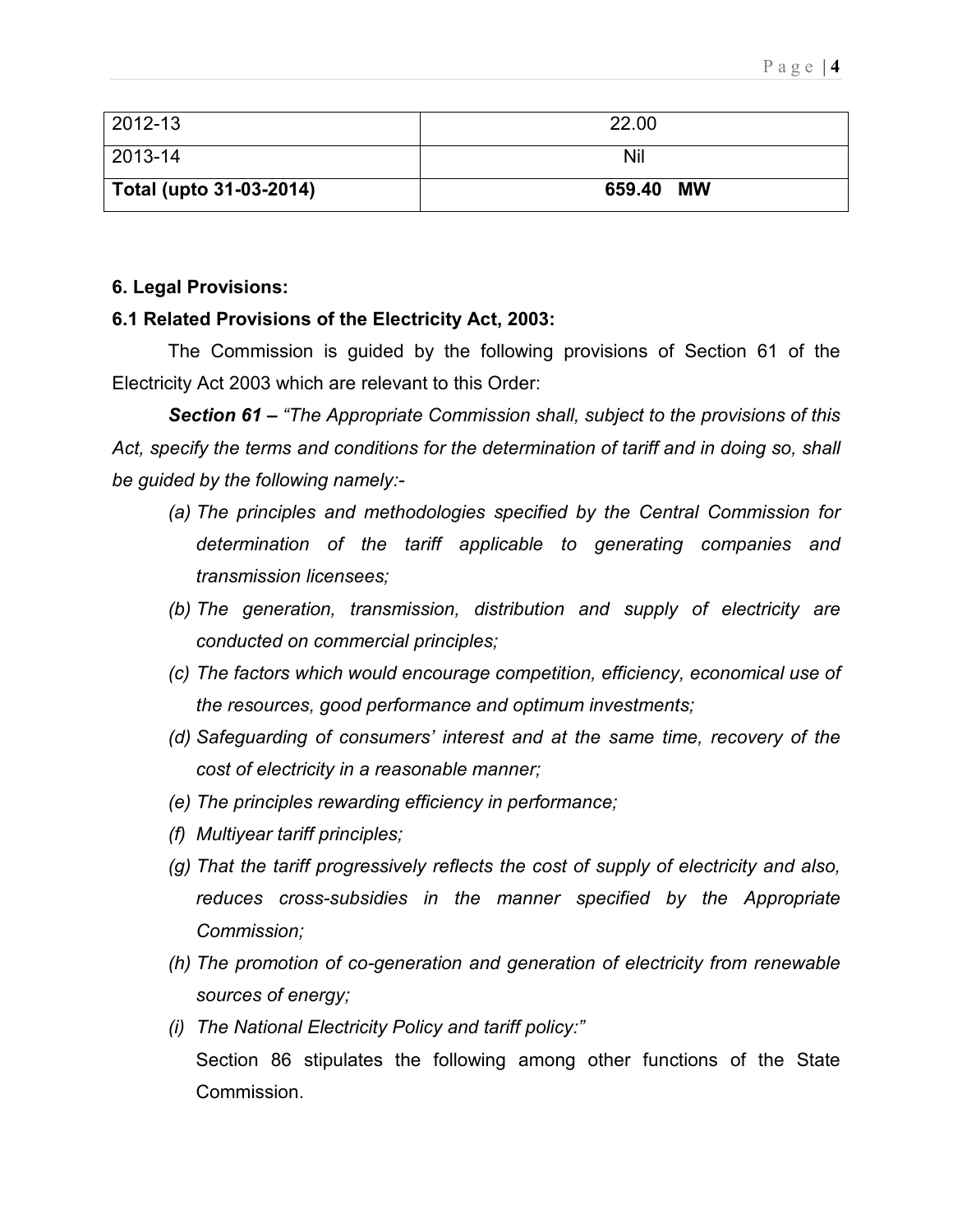Section 86(1)(e): "Promote cogeneration and generation of electricity from renewable sources of energy by providing suitable measures for connectivity with the grid and sale of electricity to any person, and also specify, for purchase of electricity from such sources, a percentage of the total consumption of electricity in the area of a distribution licensee;"

### 6.2 Related Provisions of the National Electricity Policy:

 The guidelines stipulated in the National Electricity Policy on NCES, which are relevant, are reproduced below:

"(1) Clause 5.2.20: Feasible potential of non-conventional energy resources, mainly small hydro, wind and biomass would also need to be exploited fully to create additional power generation capacity. With a view to increase the overall share of non-conventional energy sources in the electricity mix, efforts will be made to encourage private sector participation through suitable promotional measures.

(2) Clause 5.12.1: Non-conventional sources of energy being the most environment friendly, there is an urgent need to promote generation of electricity based on such sources of energy. For this purpose, efforts need to be made to reduce the capital cost of projects based on non-conventional and renewable sources of energy. Cost of energy can also be reduced by promoting competition within such projects. At the same time, adequate promotional measures would also have to be taken for development of technologies and a sustained growth of these sources.

(3) Clause 5.12.2: The Electricity Act 2003 provides that co-generation and generation of electricity from non-conventional sources would be promoted by the SERCs by providing suitable measures for connectivity with grid and sale of electricity to any person and also by specifying, for purchase of electricity from such sources, a percentage of the total consumption of electricity in the area of a distribution licensee. Such percentage for purchase of power from non-conventional sources should be made applicable for the tariffs to be determined by the SERCs at the earliest. Progressively the share of electricity from non-conventional sources would need to be increased as prescribed by State Electricity Regulatory Commissions. Such purchase by distribution companies shall be through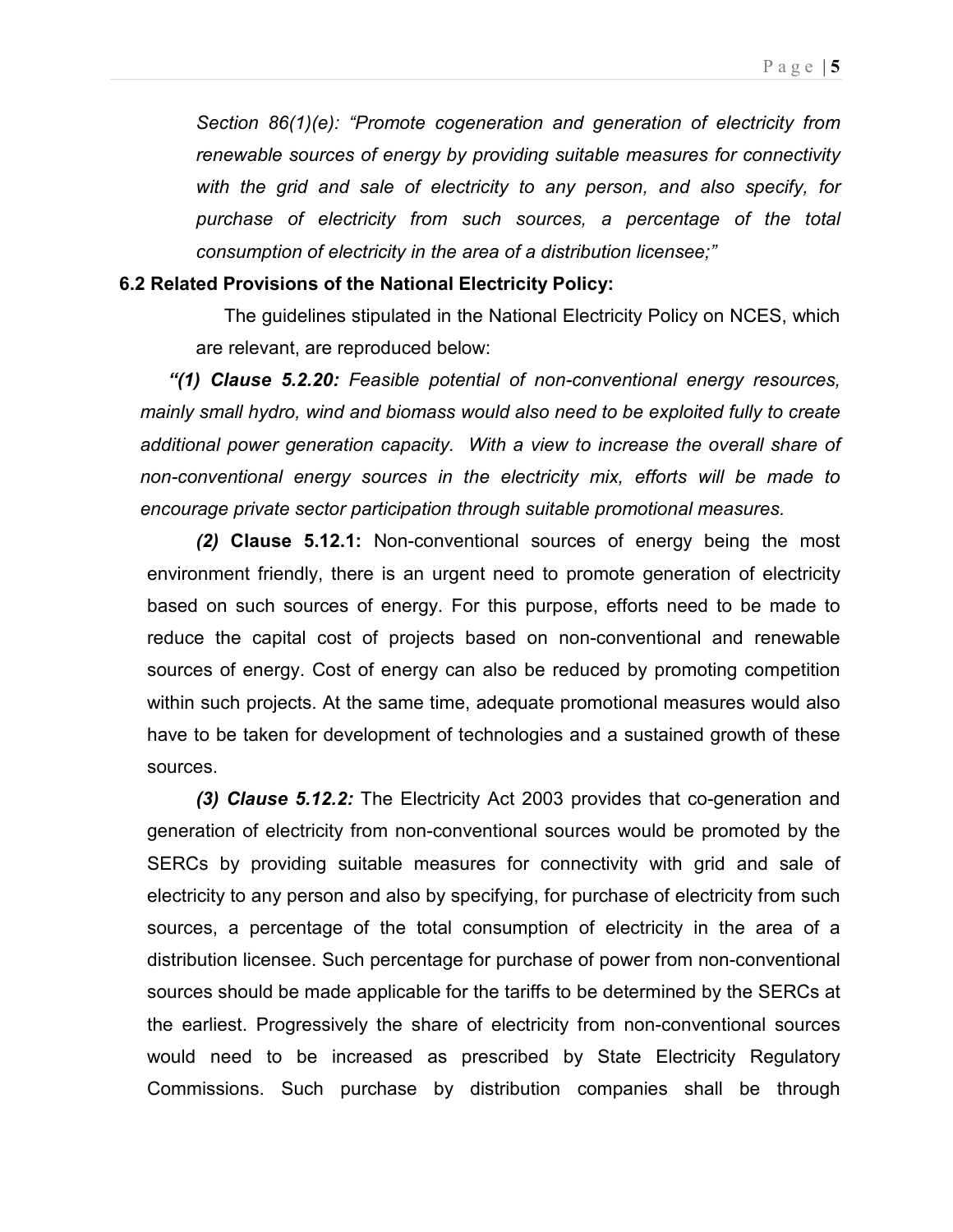competitive bidding process. Considering the fact that it will take some time before non-conventional technologies compete, in terms of cost, with conventional sources, the Commission may determine an appropriate differential in prices to promote these technologies. "

#### 6.3 Related Provisions in the Tariff Policy

The Commission is also guided by the following specific provisions of the Tariff Policy of Government of India (Ministry of Power) relating to NCES:

" (1) Clause 5(3) (i): Tariff fixation for all electricity projects (generation, transmission and distribution) that result in lower Green House Gas (GHG) emissions than the relevant base line should take into account the benefits obtained from the Clean Development Mechanism (CDM) into consideration, in a manner so as to provide adequate incentive to the project developers.

 (2) Clause 6.0: Accelerated growth of the generation capacity sector is essential to meet the estimated growth in demand. Adequacy of generation is also essential for efficient functioning of power markets. At the same time, it is to be ensured that new capacity addition should deliver electricity at most efficient rates to protect the interests of consumers. This policy stipulates the following for meeting these objectives.

(3) Clause 6.4(1): Pursuant to provisions of section  $86(1)(e)$  of the Act, the appropriate Commission shall fix a minimum percentage for purchase of energy from such sources taking into account availability of such resources in the region and its impact on retail tariffs. Such percentage for purchase of energy should be made applicable for the tariffs to be determined by the SERCs latest by April 1, 2006.

 It will take some time before non-conventional technologies can compete with Conventional sources in terms of cost of electricity. Therefore, procurement by distribution companies shall be done at preferential tariffs determined by the appropriate Commission.

(4) Clause 6.4(2): Such procurement by distribution licensees for future requirements shall be done, as far as possible, through competitive bidding process under Section 63 of the Act within suppliers offering energy from same type of non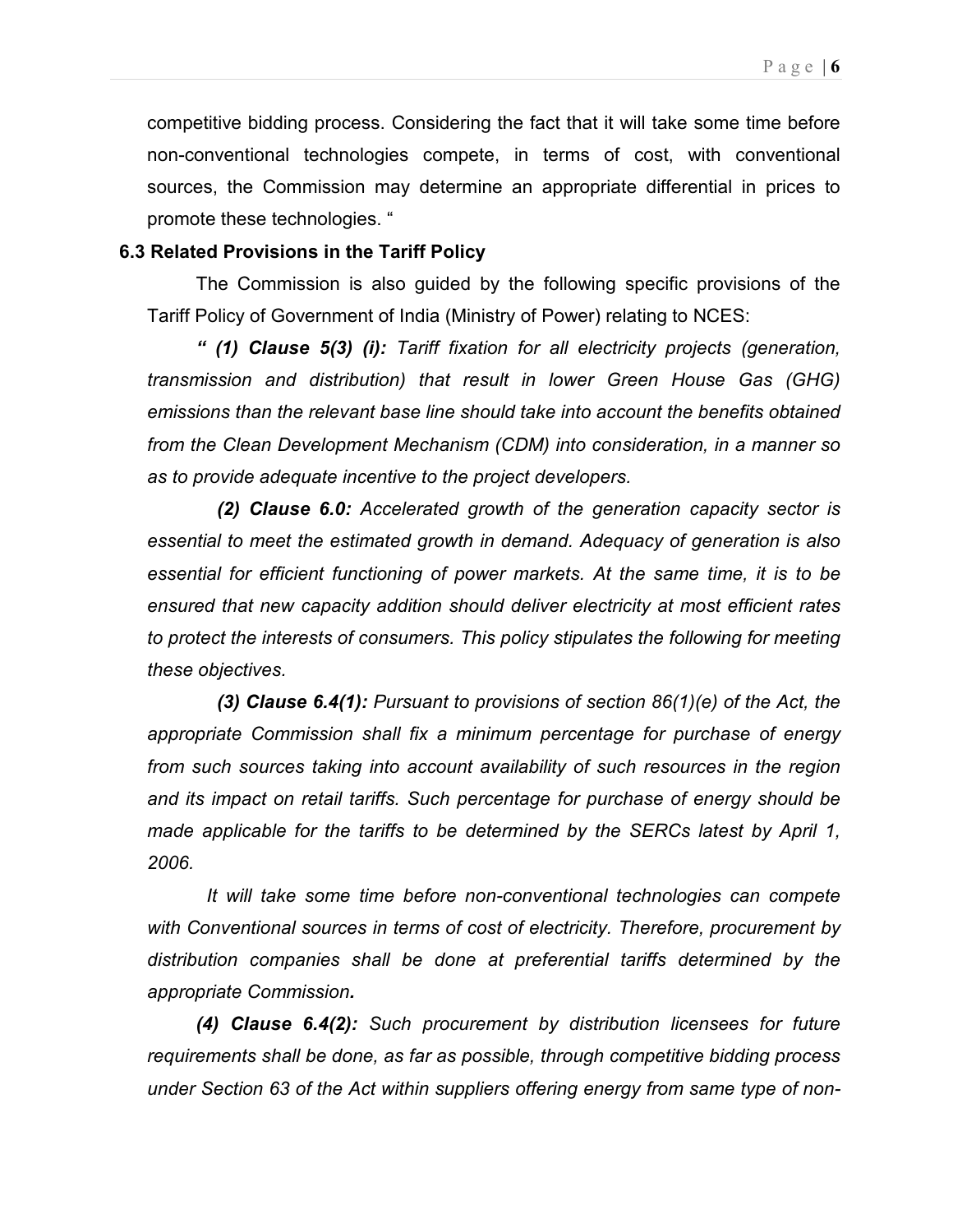conventional sources. In the long term, these technologies would need to compete with other sources in terms of full costs."

# 7.0 Promotion of New and Renewable sources of Energy:

In order to promote new and renewable sources of energy, the Commission has prescribed the minimum percentage of electrical energy which each obligated entity shall purchase from new and renewable sources generators. The obligated entity shall comply with the provisions as stipulated in the Commission's Renewable Purchase Obligations Regulations, 2010, as amended from time to time. "Obligated entity" is a subject matter of a Writ Petition in Hon'ble High Court of Madras.

# 8.0 Applicability of the proposed Order:

The Order shall come into force from the date of its issue. The tariff fixed in this Order shall be applicable to all Bagasse based Co-generation Plants commissioned during the control period of this Order. The tariff is applicable for purchase of bagasse based co-gen power by Distribution Licensee from Bagasse based Co-generators conforming to this Order. The open access charges and other terms and conditions specified in this Order shall be applicable to all the Bagasse based co-generators, irrespective of their date of commissioning.

# 9.0 Tariff Determination Process:

 The Commission has issued the Regulations on Power Procurement from New and Renewable Sources of Energy Regulation, 2008. Important provisions of the Regulation 4 which emphasize on promotion of NCES is reproduced below for reference:

" (1) The Commission shall follow the process mentioned below for the determination of tariff for the power from new and renewable sources based generators, namely:-

- a) initiating the process of fixing the tariff either suo motu or on an application filed by the distribution licensee or by the generator.
- b) inviting public response on the suo motu proceedings or on the application filed by the distribution licensee or by the generator.
- c) Omitted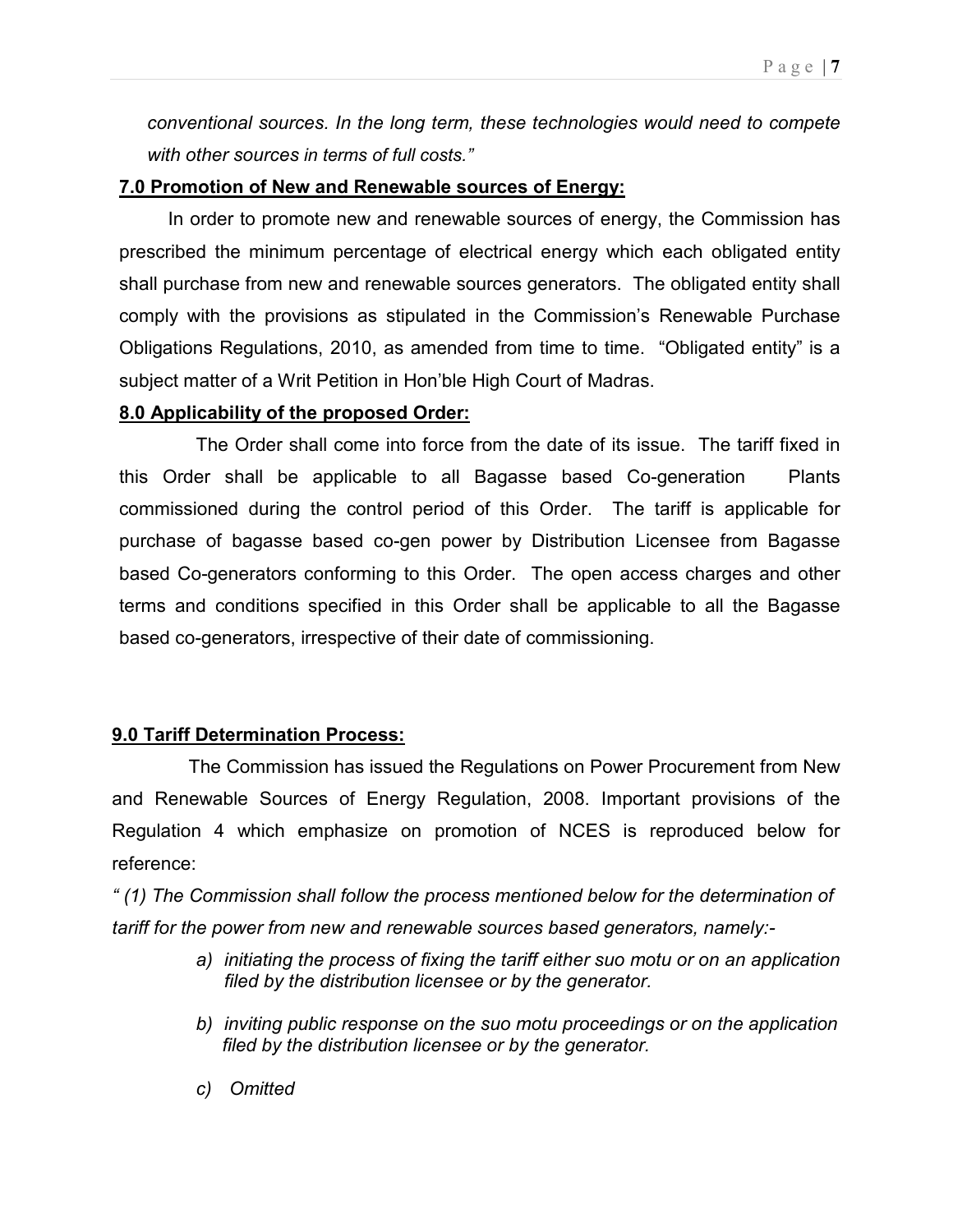d) issuing general / specific tariff order for purchase of power from new and renewable sources based generators. "

# 10. Tariff / Pricing Methodology

Regulation 4 of the Power Procurement from New and Renewable Sources of Energy Regulation, 2008 also details the basic guidelines on the Tariff / Pricing Methodology. Important provisions in the Regulations are reproduced below:

" (2) While deciding the tariff for power purchase by distribution licensee from new and renewable sources based generators, the Commission shall, as far as possible, be guided by the principles and methodologies specified by:

- (a) Central Commission
- (b) National Electricity Policy
- (c) Tariff Policy
- (d) Rural Electrification Policy
- (e) Forum of Regulators (FOR)
- (f) Central and State Governments

(3) The Commission shall, by a general or specific order, determine the tariff for the purchase of power from each kind of new and renewable sources based generators by the distribution licensee.

 Provided where the tariff has been determined by following transparent process of bidding in accordance with the guidelines issued by the Central Government, as provided under section 63 of the Act, the Commission shall adopt such tariff.

(4) While determining the tariff, the Commission may, to the extent possible consider to 'permit an allowance / disincentive based on technology, fuel, market risk, environmental benefits and social impact etc., of each type of new and renewable source.

(5) While determining the tariff, the Commission shall adopt appropriate financial and operational parameters.

(6) While determining the tariff, the Commission may adopt appropriate tariff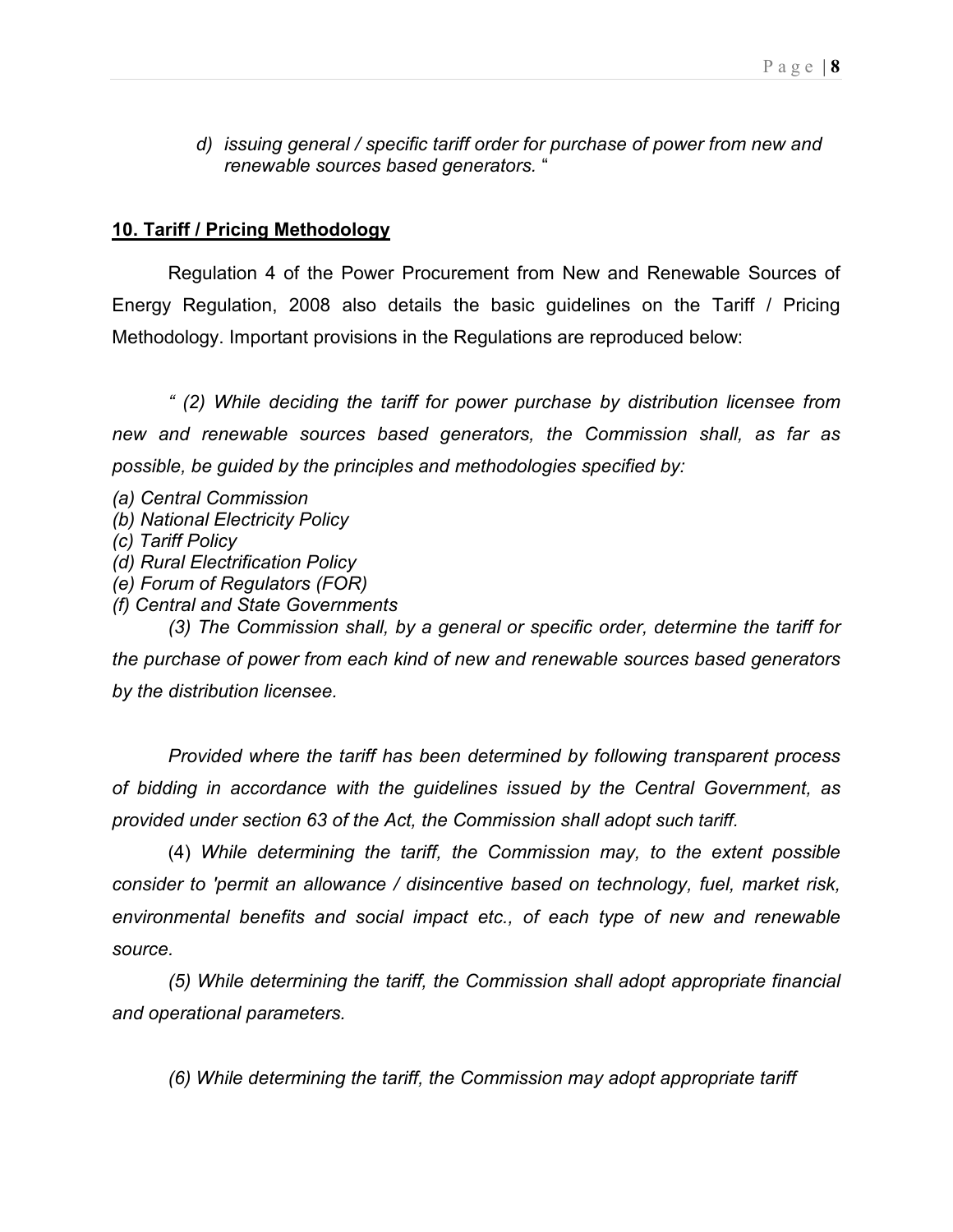## methodology. "

## 11.1 Market Determined Pricing

 In a market, where there is adequate competition among various players, the price for long term, medium term and short term could be determined by the market mechanism. However, the current market is not developed as demand for power always outstrips the supply due to which no competitive price can be discovered.

 In view of this, the Commission continues with the Cost Plus Tariff determination in this Order.

#### 11.2 Cost-Plus Tariff Determination

Cost-plus tariff determination is a more practicable method but it discourages competition and efficiency. However, to encourage the setting up of new co-gen plants and till the competitive bidding is introduced, Cost plus Tariff method is followed. As it can be easily designed to provide adequate return to the investor as assured return will lead to larger investment in renewable power. Accordingly, the Commission adopts the Cost plus Tariff approach in this Order.

#### 11.3 Single Part vs. Two Part Tariff

 In the Commission's Order No. 7 of 2012, dated 31-07-2012, the Commission adopted the "Cost plus two part tariff". Generally, the two part tariff is adopted when the fuel cost varies from time to time and the fuel cost is considered as pass through. The variable component of tariff would take care of such price escalation. The stake holders expressed the view that the two part tariff is convenient to accommodate the fuel cost escalations appropriately. Hence, a two part tariff is proposed to be adopted in this Order also.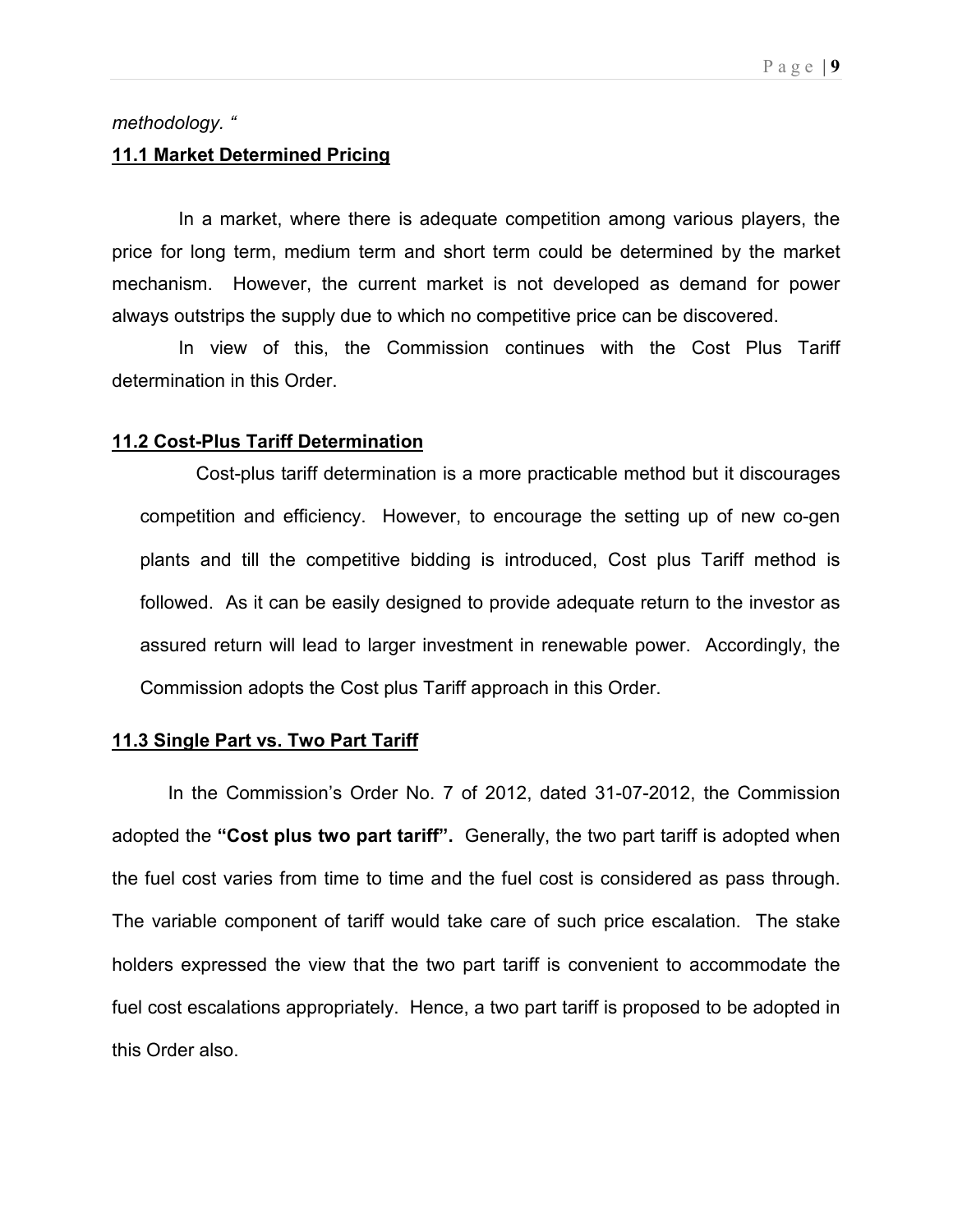# 12.0 Issues Relating to Tariff and allied matters:

# 12.1 Tariff Components

The Power Procurement from New and Renewable Sources of Energy Regulation, 2008 specifies that while determining the tariff, the Commission shall adopt appropriate financial and operational parameters for the tariff determined in a cost-plus scenario. The Commission has carried out a detailed analysis of the existing policies/procedures and commercial mechanisms in respect of Bagasse based cogeneration.

 The following important factors have been considered to arrive at the tariff and other related issues for bagasse based co-generation.

- 1. Capital cost per MW
- 2. Plant Load Factor (PLF)
- 3. Debt Equity ratio
- 4. Term of loan
- 5. Interest rate for the loan
- 6. Return on Equity
- 7. Life of plant and machinery
- 8. Depreciation
- 9. O & M Expenses
- 10. Station Heat rate
- 11. Gross calorific value of the fuel
- 12. Specific fuel consumption
- 13. Fuel cost
- 14. Components of working capital
- 15. Interest on working capital
- 16. Auxiliary consumption

The issue-wise proposal of the Commission and orders of other Commissions' are discussed below: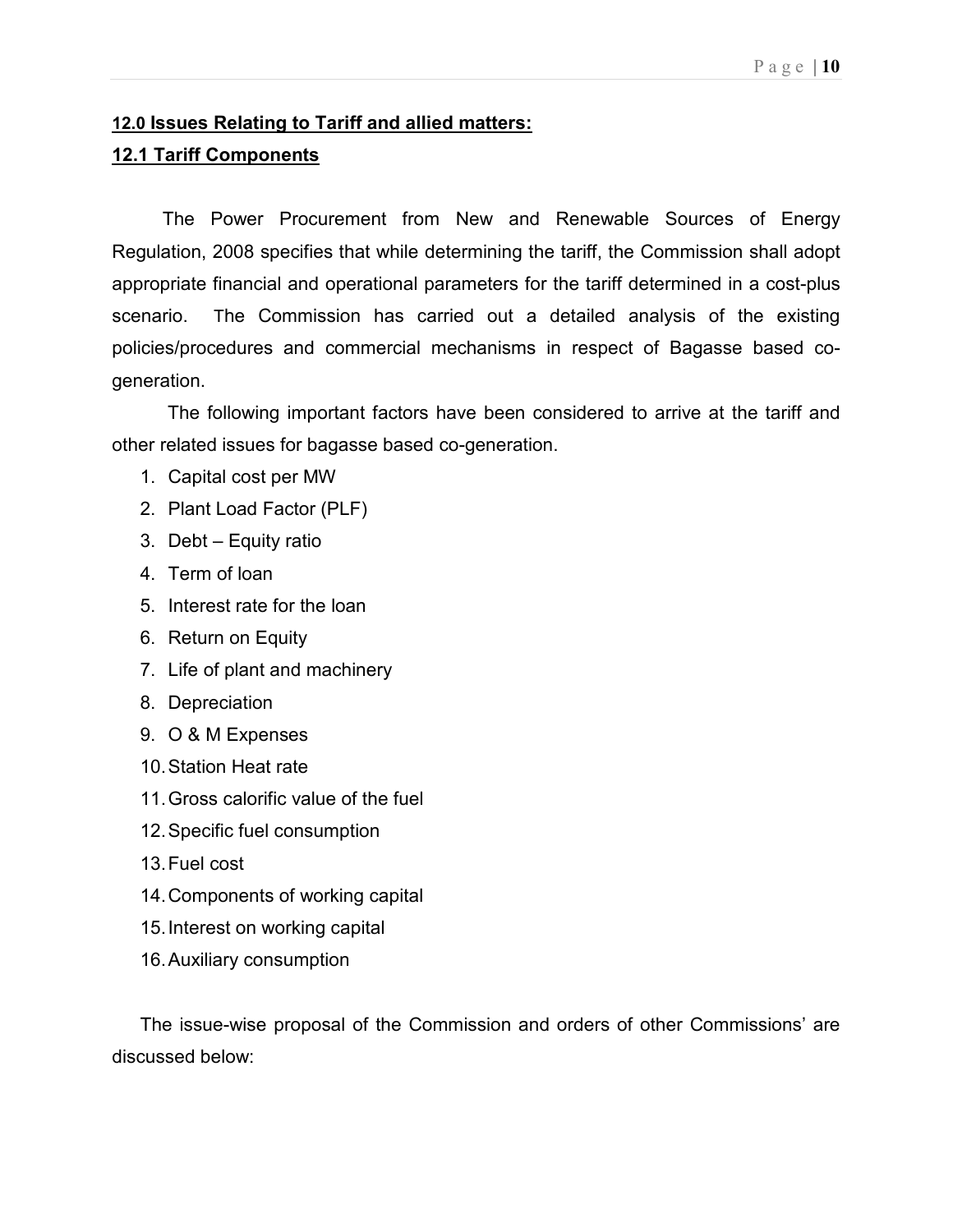### 12.1.1 Capital cost per MW:

12.1.1.1. The Commission assumed Rs.4.20 Crores / MW as the Capital Cost for Order No.7 of 2012 dated 31-07-2012.

| <b>CERC</b>               | Karnataka                                 | Maharashtra                                 | Gujarat                   | Andhra<br>Pradesh                                                       | Madhya<br>Pradesh         |
|---------------------------|-------------------------------------------|---------------------------------------------|---------------------------|-------------------------------------------------------------------------|---------------------------|
| Order dated<br>15-05-2014 | Order dt.11-<br>12-2009 and<br>29-03-2012 | <b>Draft Order</b><br>dated. 06-05-<br>2014 | Order dated<br>08-08-2013 | Order dated<br>12-09-2011 &<br><b>ATE Order</b><br>dated 20-12-<br>2012 | Order dated<br>01-04-2013 |
| Rs.4.40708                | Rs.4.30                                   | Rs.4.7537                                   | Rs.4.57                   | Rs.3.25                                                                 | Rs.4.36                   |
| Cr/MW                     | Cr/MW                                     | Cr./MW                                      | Cr./MW                    | Cr/MW                                                                   | Cr./MW                    |

| The capital cost adopted in the Orders of other Commissions are as follows: |
|-----------------------------------------------------------------------------|
|-----------------------------------------------------------------------------|

In the Commission's Order No.7 of 2012 dated 31-07-2012, the Commission adopted the Capital Cost specified by CERC. The Commission proposes to adopt a capital cost of Rs.4.41 Crores. The capital cost includes evacuation cost up to inter-connection point. The Commission apportions the capital cost on machineries, land and civil works at 85% and 15% respectively.

12.1.1.2. In Order No.7 of 2012, dated 31-07-2012, it was stated that the Commission sought clarification as to how the cost allocation is done for power generation and other uses since steam is used in power generation as well as sugar production. When the steam is extracted from the turbine for use in sugar mill, it is also not clear whether the steam after use in sugar mill is condensed and brought back to the steam cycle or it is wasted. The energy content of the steam extracted as well as the makeup water requirement is not made available. If these details were available, the Commission could have worked out the allocation of cost for use of steam in power generation viz-a'-vis sugar manufacture. In the absence of such a detailed analysis, the Commission would like to use thumb rule method for giving benefit to the power segment for the steam used for sugar manufacture which is not a regulated business. In case these details are made available by the bagasse based cogeneration plants, a detailed analysis can be carried out in future, atleast for the next tariff order. In the absence of any explanation by the generators and in the absence of any details in this regard, the Commission deducted 10% of the fixed capacity charges towards steam extracted and used in sugar manufacture. So far these details were not furnished by the Cogenerators.

12.1.1.3. Hence, the Commission proposes to continue the same methodology in the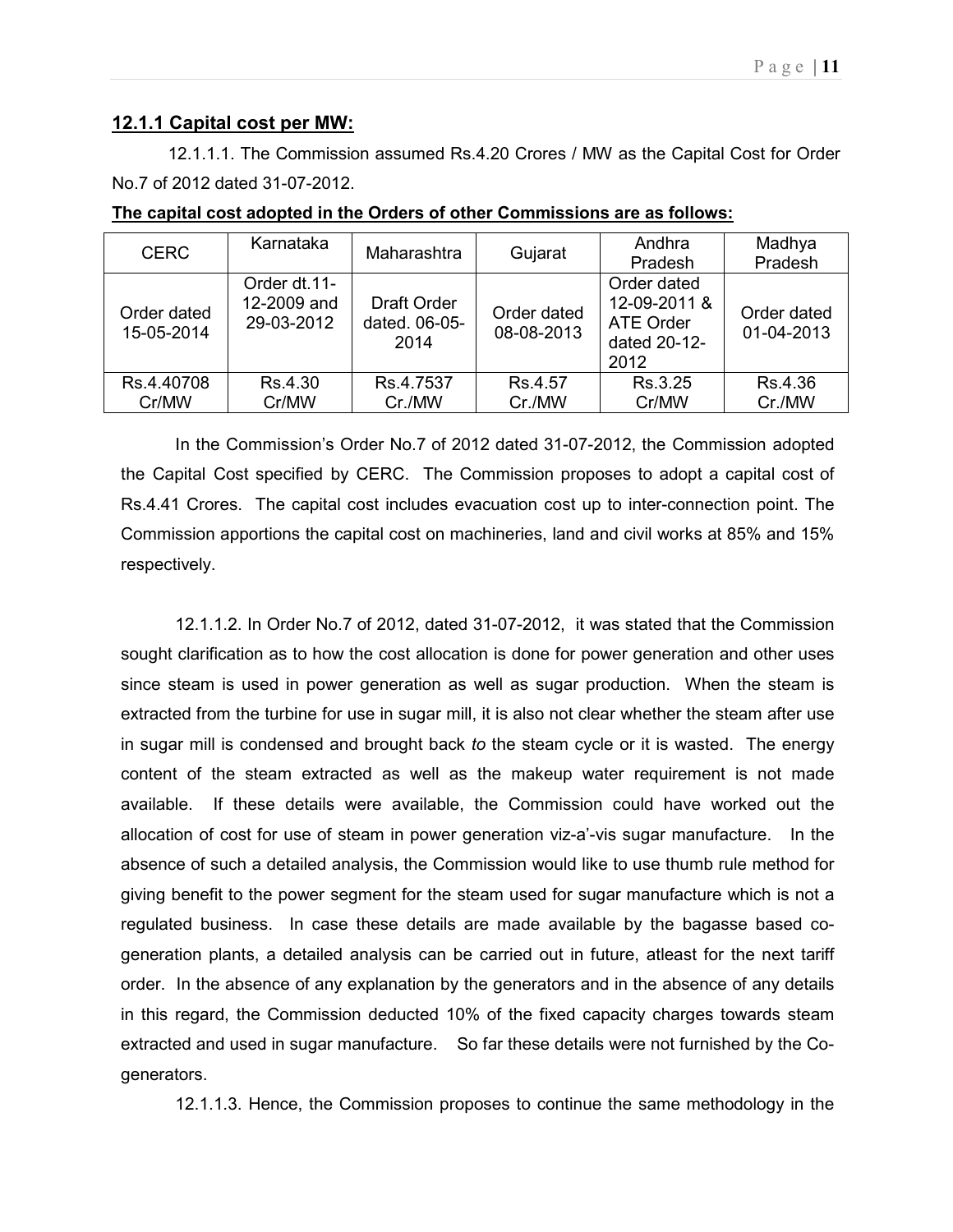absence of information as discussed above. Now the Commission proposes to deduct 20% of the fixed capacity charges towards steam extracted and used in sugar manufacture. The steam used for sugar mills may be around 40% to 60%.

#### 12.1.2. Plant Load Factor:

The plant load factor of a Bagasse based power generation depends on number of factors like availability of fuel, vintage of the plant, etc. Since the fuel price is being revised from time to time, the Commission retained the existing PLF of 55 % in Order No. 7 of 2012, dated 31-07-2012.

| <b>CERC</b>               | Karnataka                                 | Maharashtra                          | Gujarat                   | Andhra<br>Pradesh                                                | Madhya<br>Pradesh         |
|---------------------------|-------------------------------------------|--------------------------------------|---------------------------|------------------------------------------------------------------|---------------------------|
| Order dated<br>15-05-2014 | Order dt.11-<br>12-2009 and<br>29-03-2012 | Draft Order<br>dated, 06-05-<br>2014 | Order dated<br>08-08-2013 | Order dated<br>12-09-2011 &<br>ATE Order<br>dated 20-12-<br>2012 | Order dated<br>01-04-2013 |
| 60% for<br>Tamil Nadu     | 60%                                       | 60%                                  | 60%                       | 55%                                                              | 53%                       |

#### The PLF adopted in the Orders of other Commissions:

12.1.2.1 Some of the sugar mills also use fossil fuel during off seasons. Even during the crushing season if the sugarcane is not available supplementary fuel is used therefore the Commission would like to continue with the **PLF of 55% on annual basis.** The PLF is an annual phenomenon for the purpose of cost recovery.

12.1.2.2 In some cases, generation may go beyond 55% PLF. Once the annual fixed charges or the capital cost recovery is achieved at the normative PLF of 55%, for any generation beyond the normative PLF of 55%, an incentive would be adequate for the additional efforts and to meet the wear and tear of the plant and equipment. Therefore, Commission allows an incentive which is already in practice in respect of the Conventional Power Stations.

12.1.2.3. As in the Commission's Order No.7 of 2012, dated 31-07-2012, 10% of the fixed cost applicable for that year is proposed to be continued as incentive for extra generation beyond normative PLF of 55% .The variable cost as provided in this Order would be applicable if bagasse is used as fuel. If any other fuel is used, the total tariff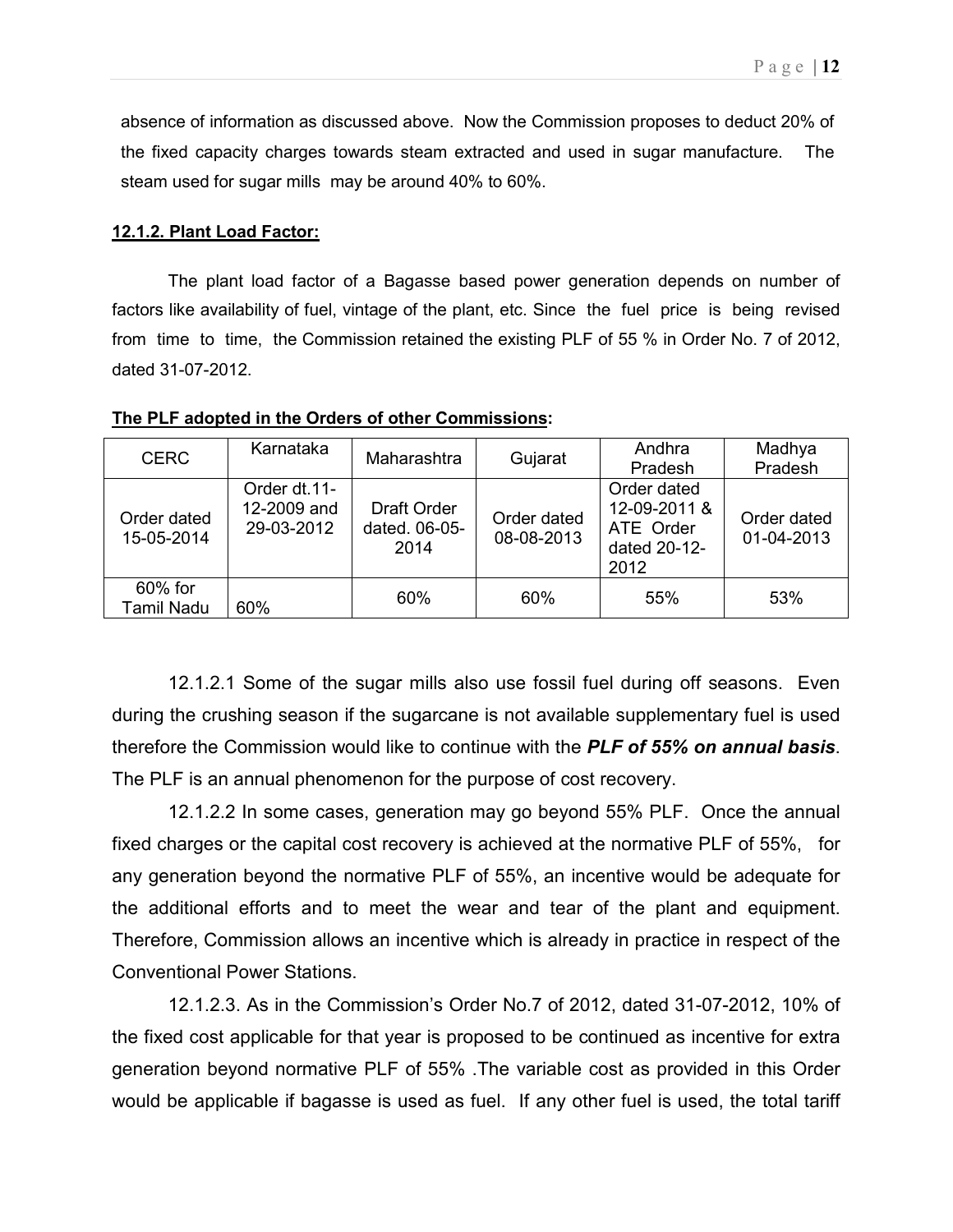shall be in accordance with Order No.4 of 2006, dated 15-05-2006, as amended or revised from time to time.

### 12.1.3. Debt – Equity Ratio:

 A Debt-equity ratio of 70:30 is prescribed by the Tariff Policy for power projects. In the Commission's Order No.7 of 2012, dated 31-07-2012, the Commission had also adopted the Debt: Equity ratio of 70:30. In the present proposal also the Commission proposes to retain the same Debt-Equity ratio of 70:30.

### 12.1.4 Term of Loan:

 The Commission in its Order No.7, dated 31-07-2012 had adopted the term of the loan as 10 years with a moratorium of one year. The Commission proposes to adopt the term of loan as 10 years with a moratorium of one year for this Order also.

### 12.1.5 Interest rate for loan:

12.1.5.1 In Commission's Order No.7 dated 31-07-2012, the Commission considered the interest rate of IREDA and adopted an interest rate of 12.25% p.a. The CERC in its Order dated 15-05-2014, adopted the average State Bank of India (SBI) Base rate prevalent during the first six months of the previous year plus 300 basis points. The rate of interest considered by CERC is 12.70 %( 9.70% plus 300 basis points).

12.1.5.2. The present rate of interest from 12-06-2014 onwards available in the IREDA website in respect of Co-generation plants is 12% to 12.65%.

The rate of interest adopted in the Orders of other Commissions:

| <b>CERC</b> | Karnataka      | Maharashtra | Gujarat     | Andhra<br>Pradesh | Madhya<br>Pradesh |
|-------------|----------------|-------------|-------------|-------------------|-------------------|
| Order dated | -11- Order dt. | Draft Order | Order dated | Order dated       | Order dated       |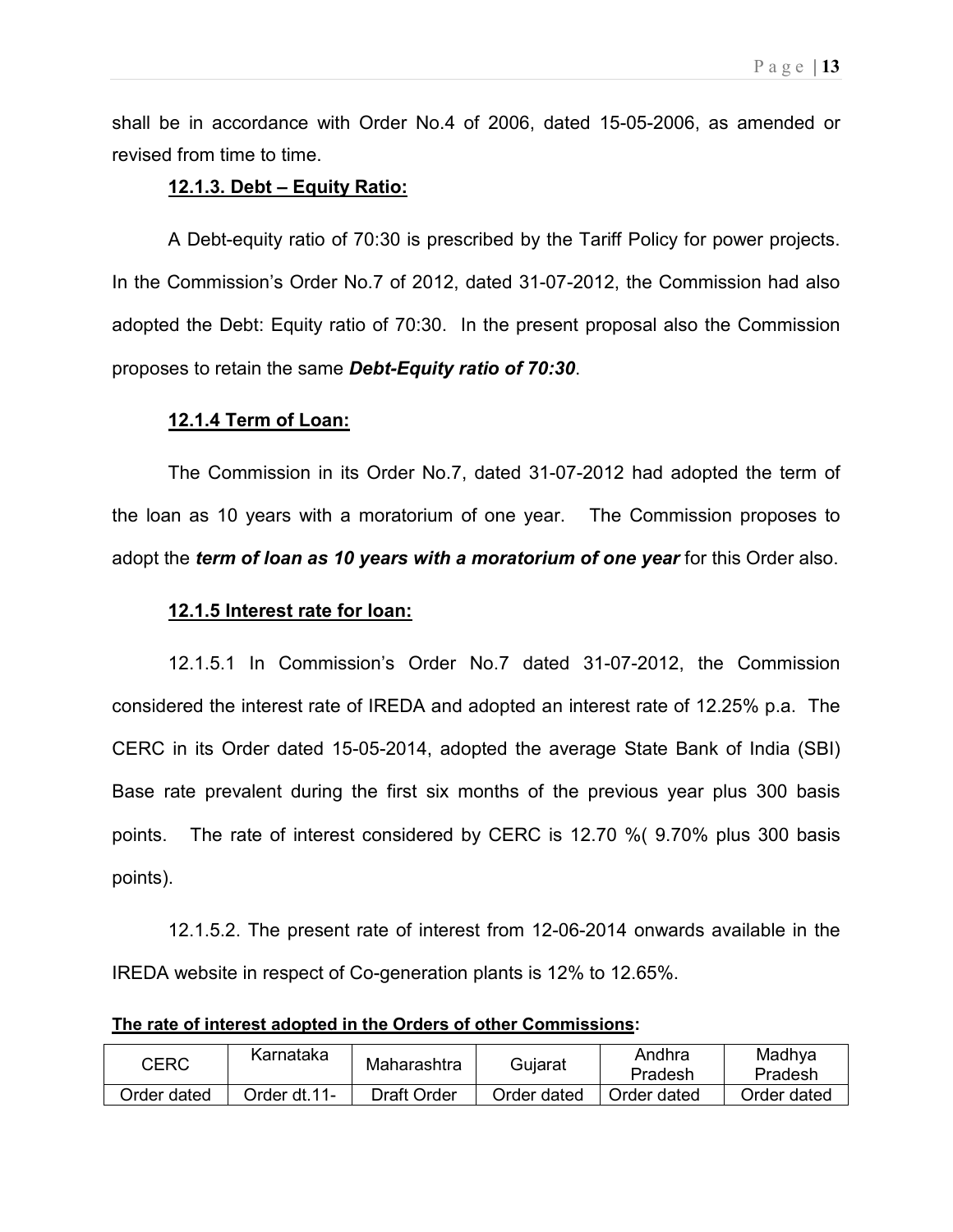| 15-05-2014 | 12-2009 and<br>29-03-2012 | dated. 06-05-<br>2014 | 08-08-2013 | 12-09-2011 &<br>ATE Order<br>dated 20-12-<br>2012 | 01-04-2013 |
|------------|---------------------------|-----------------------|------------|---------------------------------------------------|------------|
| 12.70%     | 11.75%                    | 12.78%                | 12.86%     | 12%                                               | 13%        |

12.1.5.3. It is now proposed to adopt 12.70% as rate of interest for the term loan.

# 12.1.6 Return on Equity:

12.1.6.1 In the Commission's Order No. 7 of 2012, dated 31-07-2012, the Commission adopted 19.85% (pre-tax) as Return on Equity without linking to Minimum Alternate TAX (MAT) or Income Tax.

12.1.6.2. The Return on Equity adopted by the other Commissions are as follows:

### Return on Equity considered in the Orders of other Commissions:

| <b>CERC</b>                                                   | Karnataka                                 | Maharashtra                                                    | Gujarat                                                                                               | Andhra                                                           | Madhya                    |
|---------------------------------------------------------------|-------------------------------------------|----------------------------------------------------------------|-------------------------------------------------------------------------------------------------------|------------------------------------------------------------------|---------------------------|
|                                                               |                                           |                                                                |                                                                                                       | Pradesh                                                          | Pradesh                   |
| Order dated<br>15-05-2014                                     | Order dt.11-<br>12-2009 and<br>29-03-2012 | Draft Order<br>dated, 06-05-<br>2014                           | Order dated<br>08-08-2013                                                                             | Order dated<br>12-09-2011 &<br>ATE Order<br>dated 20-12-<br>2012 | Order dated<br>01-04-2013 |
| 20 % for $1st$<br>10 years<br>24% from $11th$<br>year onwards | 16%                                       | At 19% for $1st$<br>10 years<br>At 24% after<br>first 10 years | 14% (MAT<br>20.008% for<br>$1st$ 10 years<br>and<br>Corporate tax<br>32.445% for<br>next 10<br>years) | 16% with<br>MAT/IT as<br>pass through                            | At 20% pre-<br>tax        |

12.1.6.3.While CERC proposes an RoE of 20% p.a. for the first 10 years with an increase to 24% from the 11<sup>th</sup> year onwards, majority of the Commissions are retaining the RoE at 16%.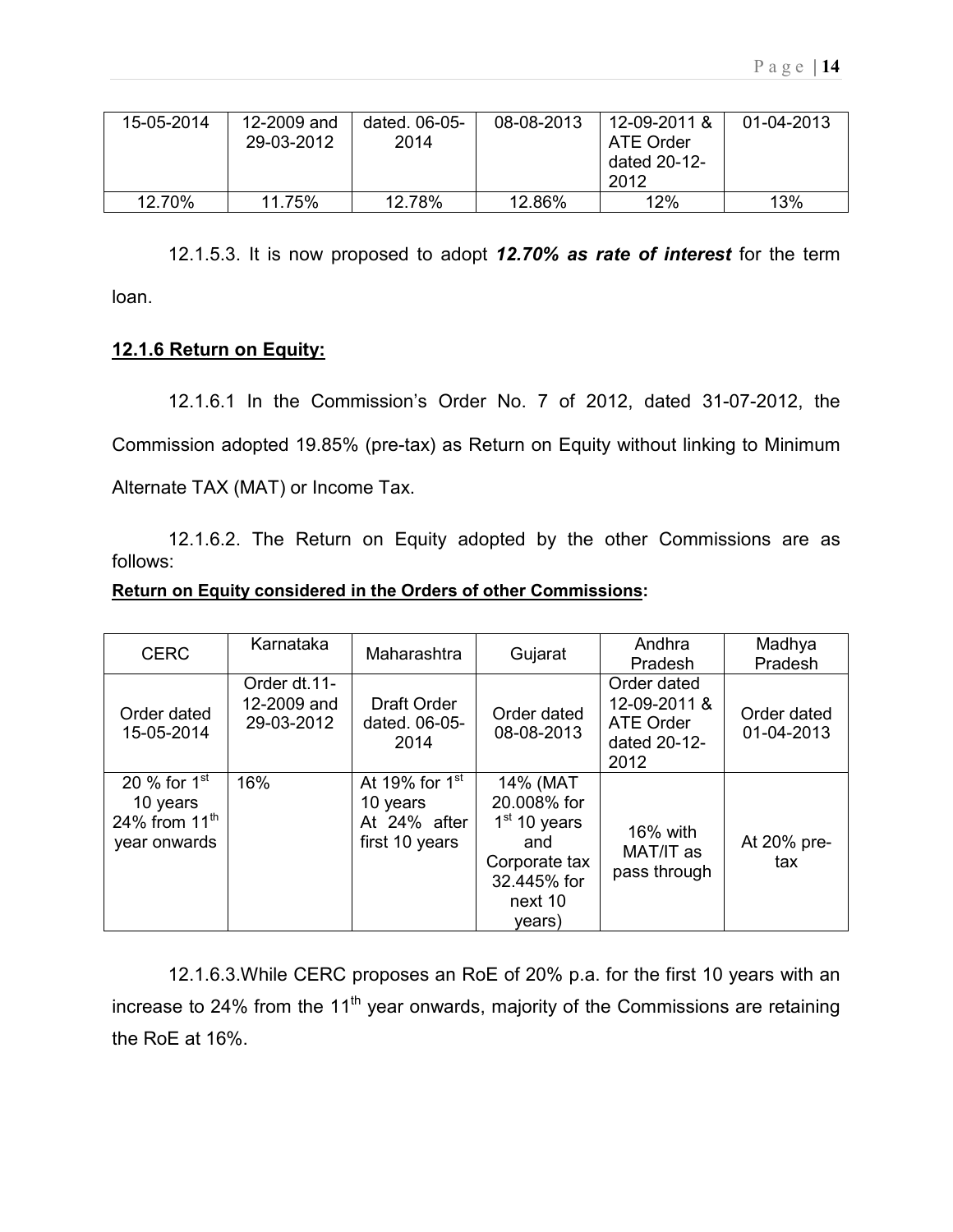12.1.6.4. The Tariff Regulations of the Commission stipulates 14% (post tax) RoE for conventional fuel based generating stations. With the objective of promoting renewable energy, Commission in its New and Renewable Energy Tariff Orders issued during 2009 considered 19.85% (pre-tax) RoE, wherein the RoE was adopted linking it to Minimum Alternate Tax and Income Tax(IT). Since these factors are changing frequently, the Commission in its Orders issued in 2012 relating to determination of tariff for NCES power (including the Bagasse based Co-gen plants Order No.7 of 2012, dated 31-07-2012), adopted a RoE of 19.85% (pre-tax) without linking to MAT and IT.

12.1.6.5. The Commission now proposes to adopt a RoE of 20% (pre-tax) per annum for Bagasse based Cogenerating Plants without linking it to MAT and Income Tax.

#### 12.1.7.Life of plant and machinery:

Generally the project life of a plant is considered as 20 years for tariff determination process, therefore the useful life of the plant proposed to be considered by the Commission is 20 years for this Order.

#### 12.1.8 Depreciation:

12.1.8.1 The rate of Depreciation adopted by the Commission in Order No.7 of 2012, dated 31-07-2012 is 4.5% p.a. Straight Line Method on plant and machinery by reckoning 85% of the capital cost as the cost of plant and machinery. The accumulated depreciation shall however be limited to 90% of the cost of plant and machinery. The rate of depreciation adopted by other Commissions' is as follows: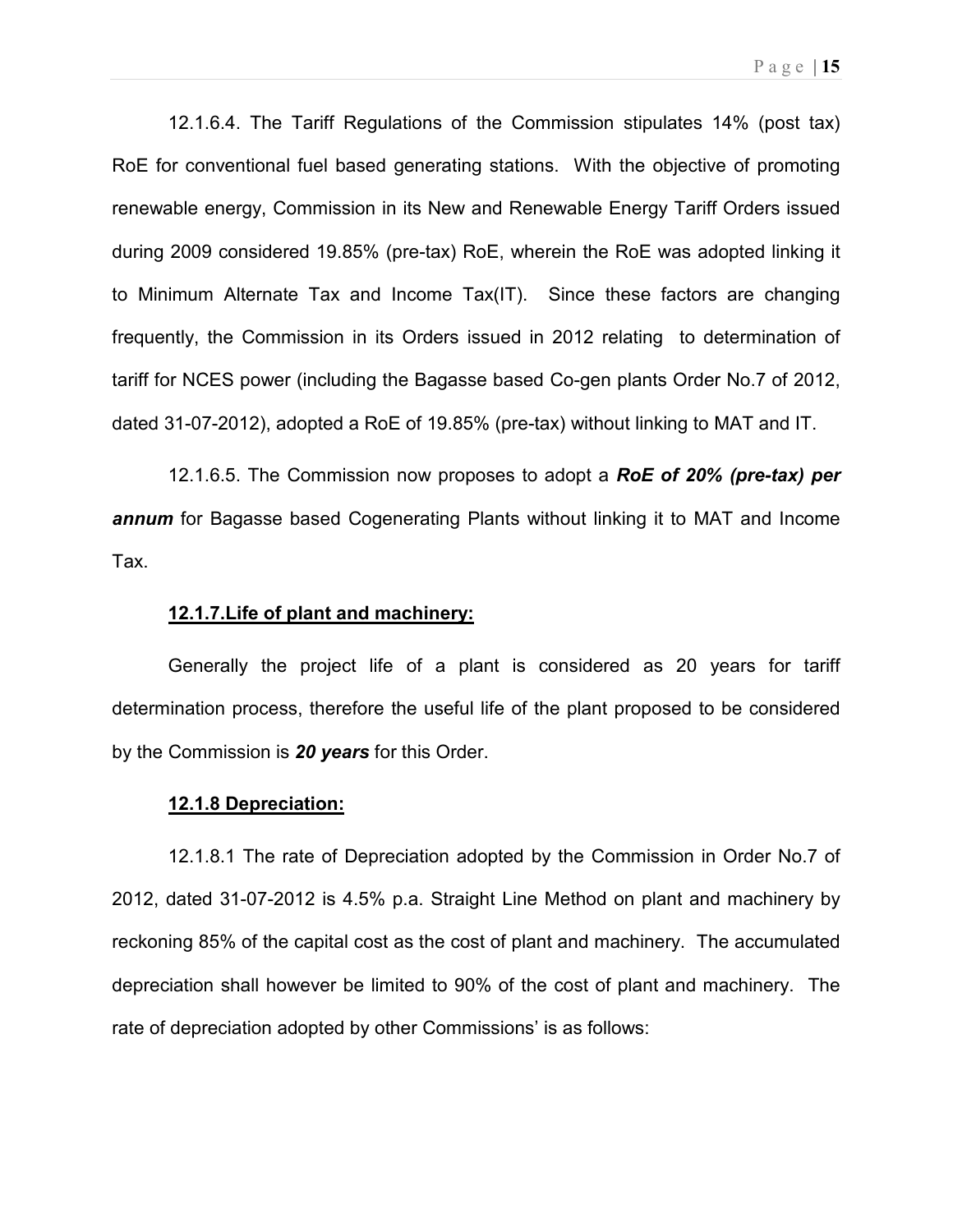| <b>CERC</b>                                                                                    | Karnataka                                 | Maharashtra                                                                                        | Gujarat                                                                              | Andhra Pradesh                                                                                                                                              | Madhya<br>Pradesh                                                                                                                                                                                                                                          |
|------------------------------------------------------------------------------------------------|-------------------------------------------|----------------------------------------------------------------------------------------------------|--------------------------------------------------------------------------------------|-------------------------------------------------------------------------------------------------------------------------------------------------------------|------------------------------------------------------------------------------------------------------------------------------------------------------------------------------------------------------------------------------------------------------------|
| Order dated<br>15-05-2014                                                                      | Order dt.11-<br>12-2009 and<br>29-03-2012 | Draft Order<br>dated. 06-05-<br>2014                                                               | Order dated<br>08-08-2013                                                            | Order dated 12-<br>09-2011 & ATE<br>Order dated 20-<br>12-2012                                                                                              | Order dated<br>01-04-2013                                                                                                                                                                                                                                  |
| 5.83% for $1^{\rm st}$<br>12 years<br>and<br>2.51% from<br>13 <sup>th</sup><br>year<br>onwards | 7%<br>Straight<br>Line Method             | 7% for $1^{st}$ 10<br>years and<br>2% thereafter<br>remaining<br>for<br>useful life of<br>10 years | $6\%$ for $1st$<br>10 years<br>and<br>$3\%$<br>from<br>$11th$ year to<br>$20th$ year | 7.84% for $1^{st}$ 8<br>years,<br>7.28% for the $9th$<br>year and further<br>depreciation<br>of.<br>20% spread over<br>evenly in<br>the<br>balance 11 years | 7% p.a. for $1st$<br>10 years and<br>balance 20%<br>be<br>to<br>depreciated<br>in.<br>10<br>next<br>for<br>years as<br>1 <sup>st</sup><br>10<br>the<br>years in order<br>loan<br>to pay<br>the<br>rate<br>of<br>depreciation<br>7%<br>οf<br>was<br>allowed |

Depreciation considered in the Orders of other Commissions':

12.1.8.2. The Commission proposes to continue the existing methodology of depreciation as in its earlier Order dated 31-07-2012 which is 4.5% p.a. Straight Line Method on plant and machinery by reckoning 85% of the capital cost as the cost of plant and machinery. The accumulated depreciation shall however be limited to 90% of the cost of plant and machinery.

### 12.1.9 Operation and Maintenance (O & M) Expenses:

12.1.9.1 The rate of O & M expenses approved by the Commission in Order No.7 of 2012, dated 31-07-2012 is 3% with annual escalation of 5% from second year as O & M expenses on 100% of capital cost.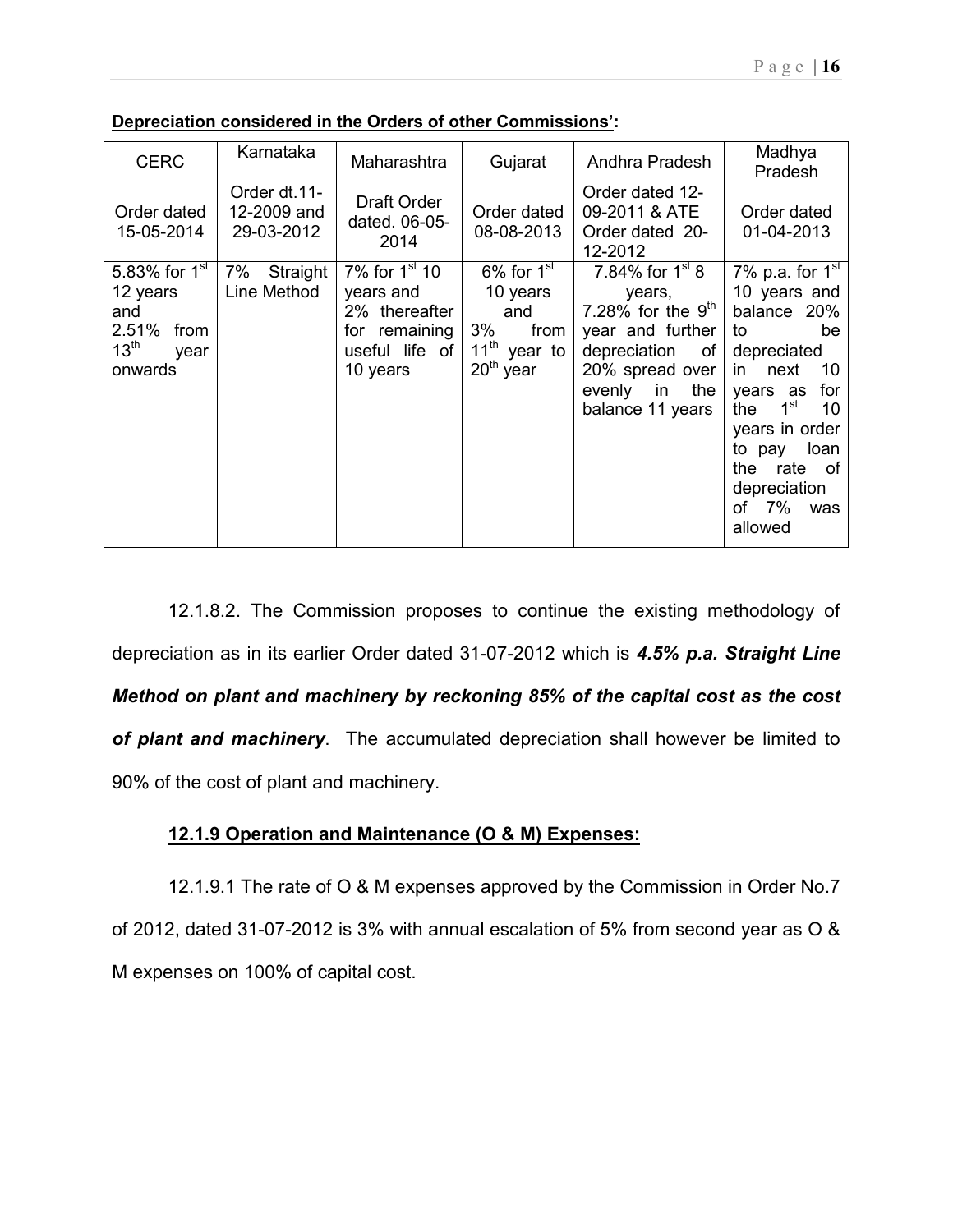| <b>CERC</b>                                                    | Karnataka                                                                                              | Maharashtra                                                    | Gujarat                                                    | Andhra<br>Pradesh                                                | Madhya<br>Pradesh                                          |
|----------------------------------------------------------------|--------------------------------------------------------------------------------------------------------|----------------------------------------------------------------|------------------------------------------------------------|------------------------------------------------------------------|------------------------------------------------------------|
| Order dated<br>15-05-2014                                      | Order dt.11-<br>12-2009 and<br>29-03-2012                                                              | <b>Draft Order</b><br>dated, 06-05-<br>2014                    | Order dated<br>08-08-2013                                  | Order dated<br>12-09-2011 &<br>ATE Order<br>dated 20-12-<br>2012 | Order dated<br>01-04-2013                                  |
| Rs.17.89<br>Lakh/MW<br>with<br>an<br>escalation<br>at<br>5.72% | 3.0%<br><b>of</b><br>Capital<br>Cost<br>including<br>insurance<br>with<br>an<br>escalation<br>οf<br>5% | Rs.17.63<br>Lakh/MW<br>with<br>an<br>escalation<br>at<br>5.72% | 3% of Capital<br>Cost with an<br>escalation<br>at<br>5.72% | 4% of Capital<br>Cost with an<br>escalation<br>at<br>6.69%       | 3% of Capital<br>Cost with an<br>escalation<br>at<br>5.00% |

### O & M Expenses adopted in the Orders of other Commissions':

12.1.9.2. The Commission now proposes to continue with the O & M expenses including insurance at 3% of the capital cost with an annual escalation of 5.72% from the second year onwards.

### 12.1.10. Station Heat Rate:

 In Order No.7 of 2012, dated 31-07-2012, the Commission adopted a Station Heat Rate of 3700 kCal/kWhr. Co-gen plants are generally of higher size unlike biomass plants and therefore, they enjoy economies of scale, Co-gen plants also undertake works using advanced technological developments. Therefore, considering the technological development in the co-gen plants and the economies of scale, the Commission decides to propose the Station Heat Rate of 3600 kCal/kWhr.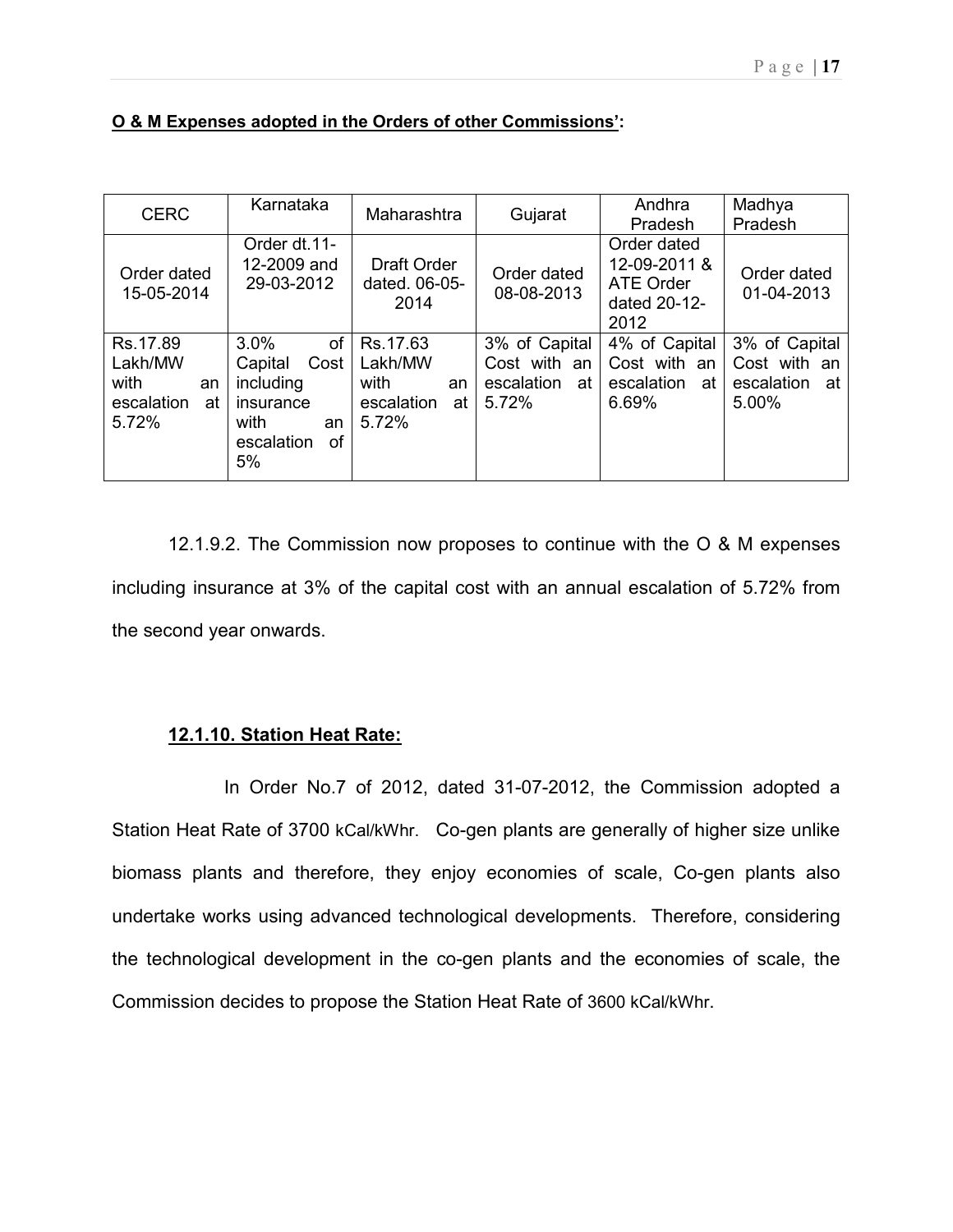The Station Heat Rate adopted in the Orders of other Commissions is as

follows:

| <b>Station Heat Rate adopted by other Commissions:</b> |
|--------------------------------------------------------|
|--------------------------------------------------------|

| <b>CERC</b>               | Karnataka                                 | Maharashtra                          | Gujarat                   | Andhra<br>Pradesh                                                       | Madhya<br>Pradesh         |
|---------------------------|-------------------------------------------|--------------------------------------|---------------------------|-------------------------------------------------------------------------|---------------------------|
| Order dated<br>15-05-2014 | Order dt.11-<br>12-2009 and<br>29-03-2012 | Draft Order<br>dated. 06-05-<br>2014 | Order dated<br>08-08-2013 | Order dated<br>12-09-2011 &<br><b>ATE Order</b><br>dated 20-12-<br>2012 | Order dated<br>01-04-2013 |
| 3600                      | 3600                                      | 3600                                 | 3600                      | 3600                                                                    | 3600                      |
| kCal/kWhr                 | kCal/kWhr                                 | kCal/kWhr                            | kCal/kWhr                 | kCal/kWhr                                                               | kCal/kWhr                 |

# 12.1.11 Gross Calorific value of the fuel:

12.1.11.1 In Order No.7 of 2012, dated 31-07-2012, the Commission adopted a Gross Calorific Value (GCV) of 2300 kCal/kg. It can be seen that the GCV of 2250 kCal/kg is being adopted by the other Commissions including CERC. Hence, the Commission proposes to adopt a GCV of 2250 kCal/kg in the present order.

The GCV adopted by other Commissions in their respective Orders is as follows:

### GCV considered by other Commissions:

| <b>CERC</b>               | Karnataka                                 | Maharashtra                          | Gujarat                   | Andhra<br>Pradesh                                                       | Madhya<br>Pradesh         |
|---------------------------|-------------------------------------------|--------------------------------------|---------------------------|-------------------------------------------------------------------------|---------------------------|
| Order dated<br>15-05-2014 | Order dt.11-<br>12-2009 and<br>29-03-2012 | Draft Order<br>dated. 06-05-<br>2014 | Order dated<br>08-08-2013 | Order dated<br>12-09-2011 &<br><b>ATE Order</b><br>dated 20-12-<br>2012 | Order dated<br>01-04-2013 |
| 2250 kCal/kg              | 2250 kCal/kg                              | 2250 kCal/kg                         | 2250 kCal/kg              | 2250 kCal/kg                                                            | 2250 kCal/kg              |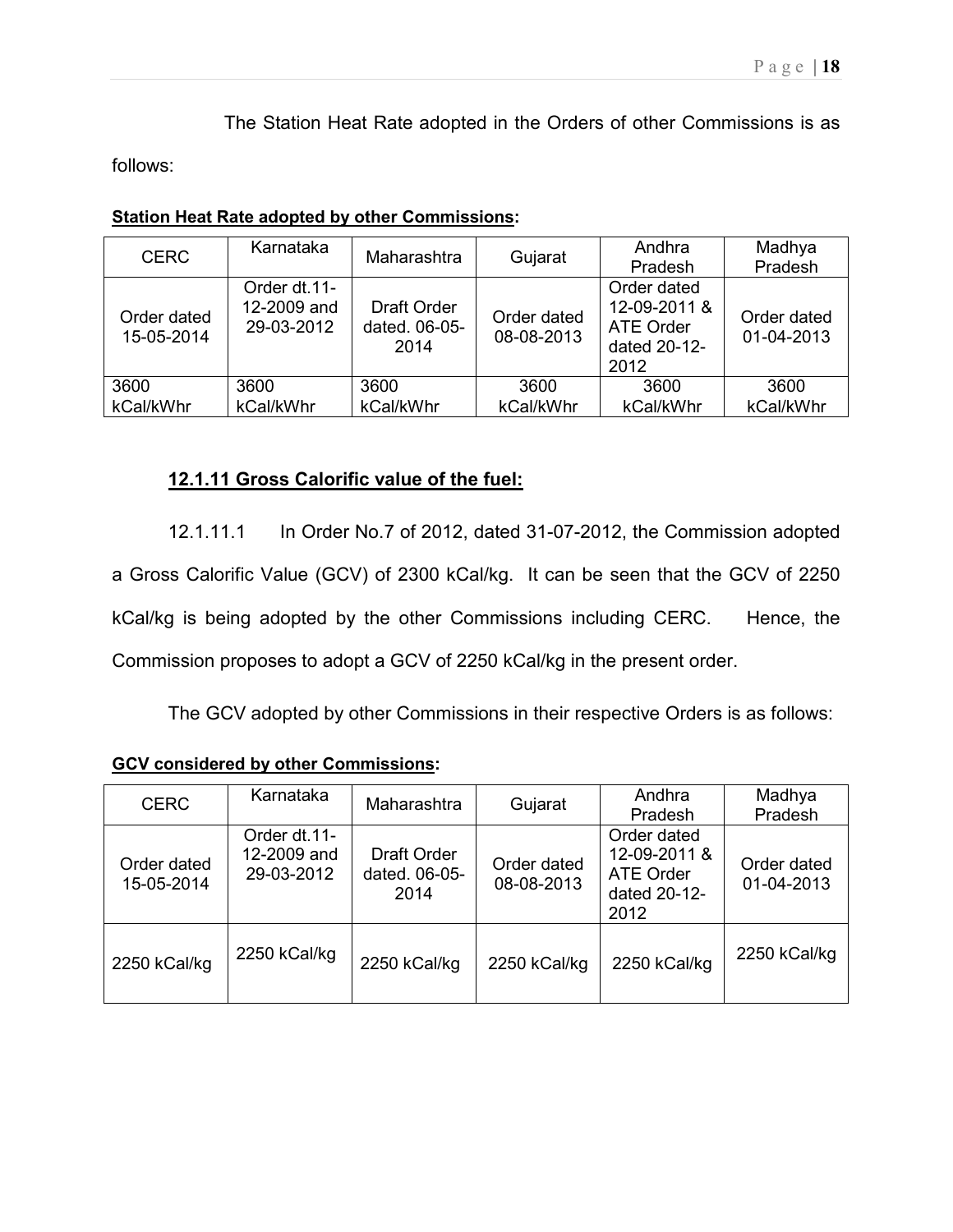# 12.1.12 Specific fuel consumption (SFC) :

12.1.12.1. Specific fuel consumption is the resultant of Station Heat Rate and Gross Calorific Value of fuel. As proposed above, the Commission desires to adopt the Station Heat Rate of 3600 kCal/kWhr and fuel calorific value of 2250 kCal/kg which corresponds to a fuel consumption of 1.60 kg/kWhr.

The Specific fuel consumption adopted by other Commissions in their respective Orders is as follows:

| <b>CERC</b>               | Karnataka                                 | Maharashtra                                 | Gujarat                   | Andhra<br>Pradesh                                                       | Madhya<br>Pradesh         |
|---------------------------|-------------------------------------------|---------------------------------------------|---------------------------|-------------------------------------------------------------------------|---------------------------|
| Order dated<br>15-05-2014 | Order dt.11-<br>12-2009 and<br>29-03-2012 | <b>Draft Order</b><br>dated. 06-05-<br>2014 | Order dated<br>08-08-2013 | Order dated<br>12-09-2011 &<br><b>ATE Order</b><br>dated 20-12-<br>2012 | Order dated<br>01-04-2013 |
| 1.60 kg/kWhr              | 1.60 kg/kWhr                              | 1.60 kg/kWhr                                | 1.60 kg/kWhr              | 1.60 kg/kWhr                                                            | 1.60 kg/kWhr              |

Specific fuel consumption considered by other Commissions':

# 12.1.13 Fuel Cost:

12.1.13.1 In the Commission's Order No.7 of 2012, dated 31-07-2012, the cane price with transport cost was considered and 50% of this cost was adopted as fuel cost for determining the variable cost at Rs.1050/- PMT.

12.1.13.2 The fuel cost considered by the other Commissions' in their respective order is as follows:

**Parameter** CERC | Karnataka | Maharashtra | Gujarat | Andhra Pradesh | Madhya Pradesh Order dated 15-05-2014 **Order** dt.11-12- 2009 and 29-03- Draft Order dated. 06- 05-2014 Order dated 08-08-2013 Order dated 16- 05-2014 Order dated 01-04-2013

Fuel cost and escalation considered by other Commissions: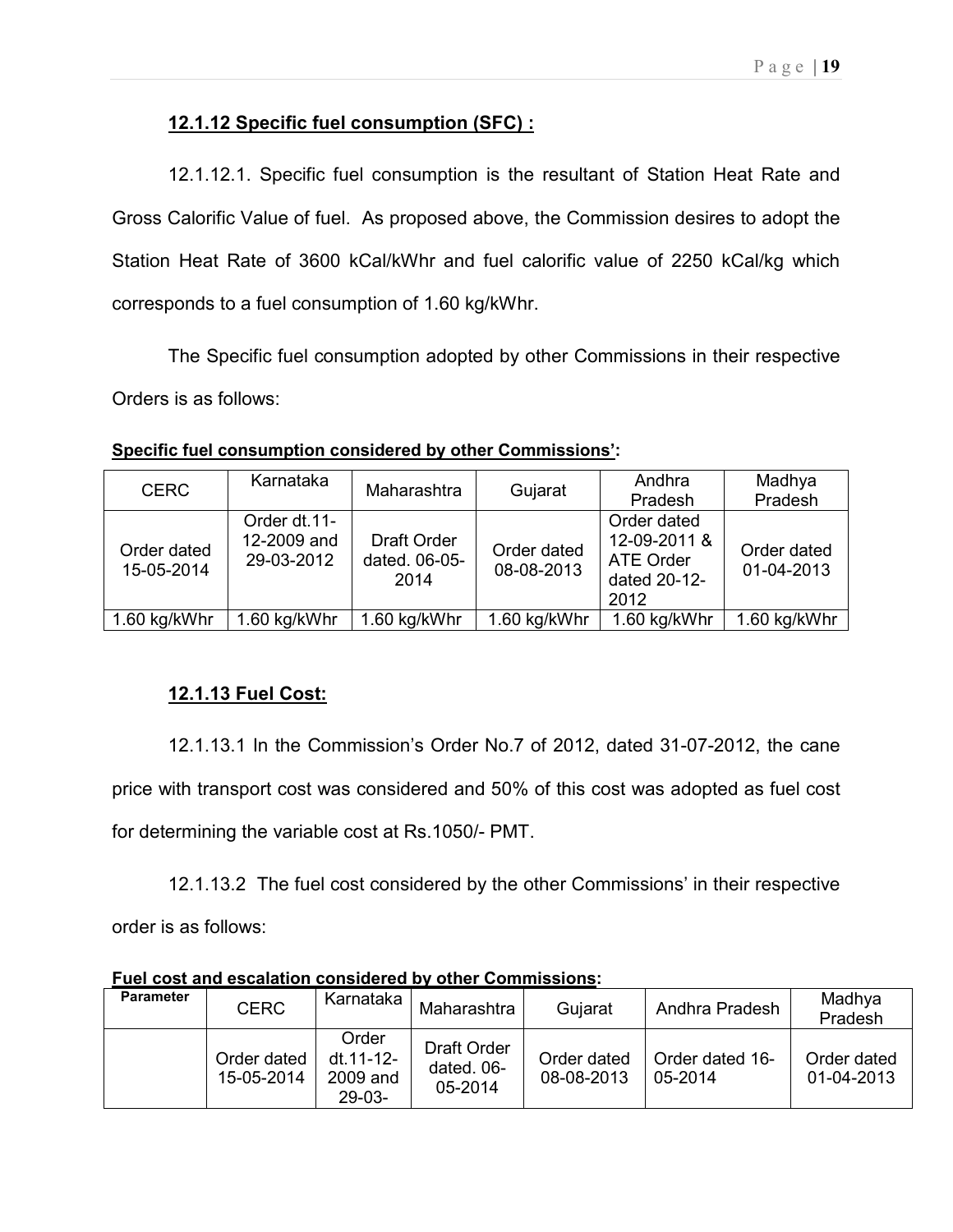|                                   |                                                                         | 2012                   |                           |                                                                     |                                                                                |                    |
|-----------------------------------|-------------------------------------------------------------------------|------------------------|---------------------------|---------------------------------------------------------------------|--------------------------------------------------------------------------------|--------------------|
| <b>Fuel Cost</b>                  | Rs.1673.30/<br>PMT (As<br>per Fuel<br>price<br>indexation<br>mechanism) | Rs.1025/<br><b>PMT</b> | Rs.2061.15/<br><b>PMT</b> | <b>Rs.1804/PMT</b><br>for bagasse<br>and<br>Rs.2912/PMT<br>for coal | Rs.1551/PMT(as<br>per CERC's<br>draft Order<br>dated 7-1-2014)                 | <b>Rs.1583/PMT</b> |
| <b>Price</b><br><b>Escalation</b> | 5.00%                                                                   | 5.00%                  | 5.00%                     | 5.00%                                                               | Cost of fuel will<br>be indicated<br>before start of<br>next financial<br>vear | 5.00%              |

12.1.13.4 It is proposed to adopt Rs.1673.30/MT with an escalation of 5% p.a.

# 12.1.14. Components of working capital:

12.1.14.1 The Commission in its Order No.7 of 2012, dated 31-07-2012, fixed the

components of working capital on the following norms:

- a. Fuel stock of one month
- b. O & M Expenses for one month
- c. Receivables equivalent to one month

The Commission now proposes to adopt the same working capital components for this Order also.

# 12.1.15. Interest on Working Capital:

 12.1.15.1 The rate of interest adopted by the Commission in Order No.7 of 2012, dated 31-07-2012 was 12.5% p.a. This rate was the upper limit of the interest rate charged by IREDA.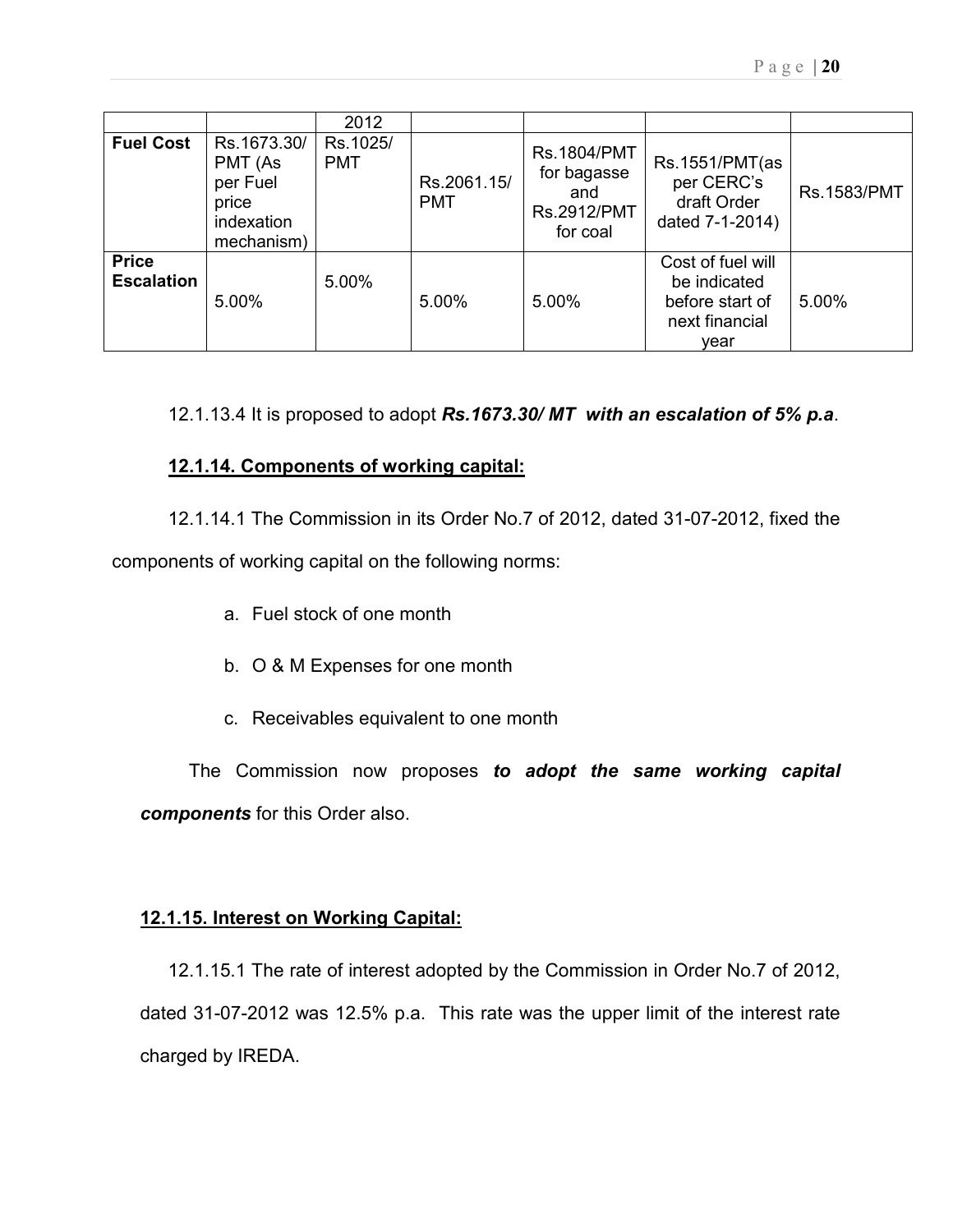12.1.15.2 The rate of interest adopted by other Commission for calculating the Interest on Working Capital is as follows:

|  |                     |  |  |  | Rate of Interest for calculating Interest on Working Capital considered by other |  |
|--|---------------------|--|--|--|----------------------------------------------------------------------------------|--|
|  | <b>Commissions:</b> |  |  |  |                                                                                  |  |

| <b>CERC</b>               | Karnataka                                 | Maharashtra                                 | Gujarat                    | Andhra<br>Pradesh                                                | Madhya<br>Pradesh         |
|---------------------------|-------------------------------------------|---------------------------------------------|----------------------------|------------------------------------------------------------------|---------------------------|
| Order dated<br>15-05-2014 | Order dt.11-<br>12-2009 and<br>29-03-2012 | <b>Draft Order</b><br>dated, 06-<br>05-2014 | Order dated 08-<br>08-2013 | Order dated<br>12-09-2011<br>& ATE Order<br>dated 20-<br>12-2012 | Order dated<br>01-04-2013 |
| 13.20%                    | 13.25%                                    | 13.28%                                      | 12.86%                     | 12%                                                              | 13.50%                    |

12.1.15.3. The rate of interest now proposed by the Commission is 13.20% p.a.

# 12.1.16.Auxiliary Consumption:

12.1.16.1. The Commission in Order No.7 of 2012, dated 31-07-2012 adopted an auxiliary consumption of 9%.

12.1.16.2 Auxiliary consumption adopted by other Commissions in their respective orders is as follows:

| AUAINGI Y OONGUNNUUN QUODIGU IN UNG ONGHO ON OUNGI OONININGSIONG. |                                           |                                      |                           |                           |                           |  |  |  |  |  |  |  |
|-------------------------------------------------------------------|-------------------------------------------|--------------------------------------|---------------------------|---------------------------|---------------------------|--|--|--|--|--|--|--|
| <b>CERC</b>                                                       | Karnataka                                 | Maharashtra                          | Gujarat                   | Andhra<br>Pradesh         | Madhya<br>Pradesh         |  |  |  |  |  |  |  |
| Order<br>dated 15-<br>05-2014                                     | Order dt.11-<br>12-2009 and<br>29-03-2012 | Draft Order<br>dated. 06-05-<br>2014 | Order dated<br>08-08-2013 | Order dated<br>16-05-2014 | Order dated<br>01-04-2013 |  |  |  |  |  |  |  |
| 8.50%                                                             | 8%                                        | 8.50%                                | 8.50%                     | 9%                        | 8.50%                     |  |  |  |  |  |  |  |

# Auxiliary Consumption adopted in the Orders of other Commissions: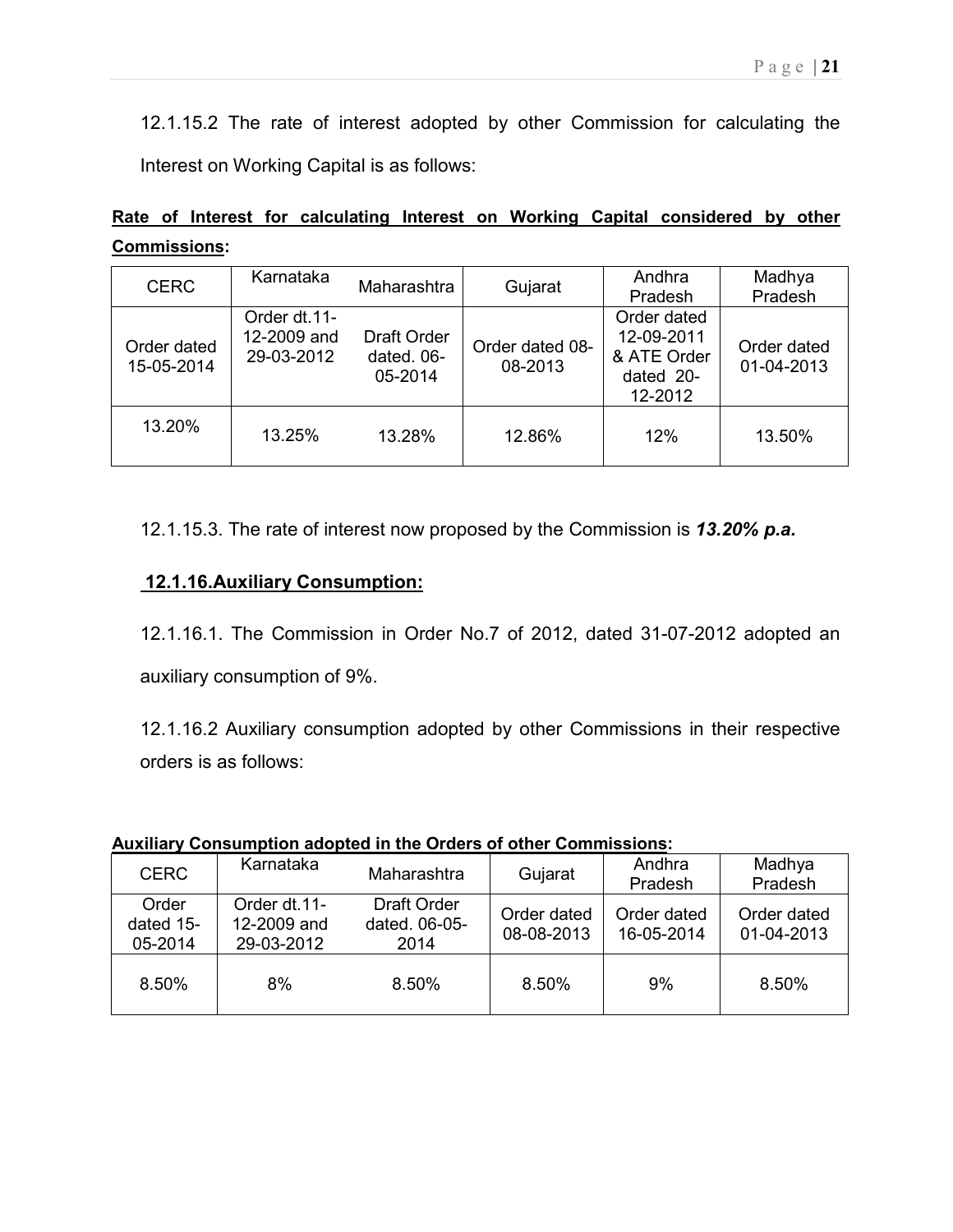12.1.16.3. Auxiliary consumption adopted by other Commissions is generally at 8.5%. The Commission proposes to adopt auxiliary consumption at 8.50%.

# 12.2. Related issues

The following are the related issues for energy generation from bagasse based cogeneration plants:

- 1. Transmission and wheeling charges & Scheduling and system operation charges
- 2. Cross Subsidy Surcharge
- 3. CDM Benefits
- 4. Reactive power charges
- 5. Grid availability charges
- 6. Adjustment of energy generated
- 7. Application fees and agreement fees
- 8. Billing and payments
- 9. Payment security and Security deposit
- 10. Power factor
- 11. Metering
- 12. Connectivity and Evacuation of energy
- 13. Energy Purchase and Wheeling Agreement
- 14. Scheduling of power generation
- 15. Tariff review period / Control period

The above charges / terms are applicable to all bagasse based co-gen plants irrespective of their year of installation. These are discussed in detail in the following paragraphs.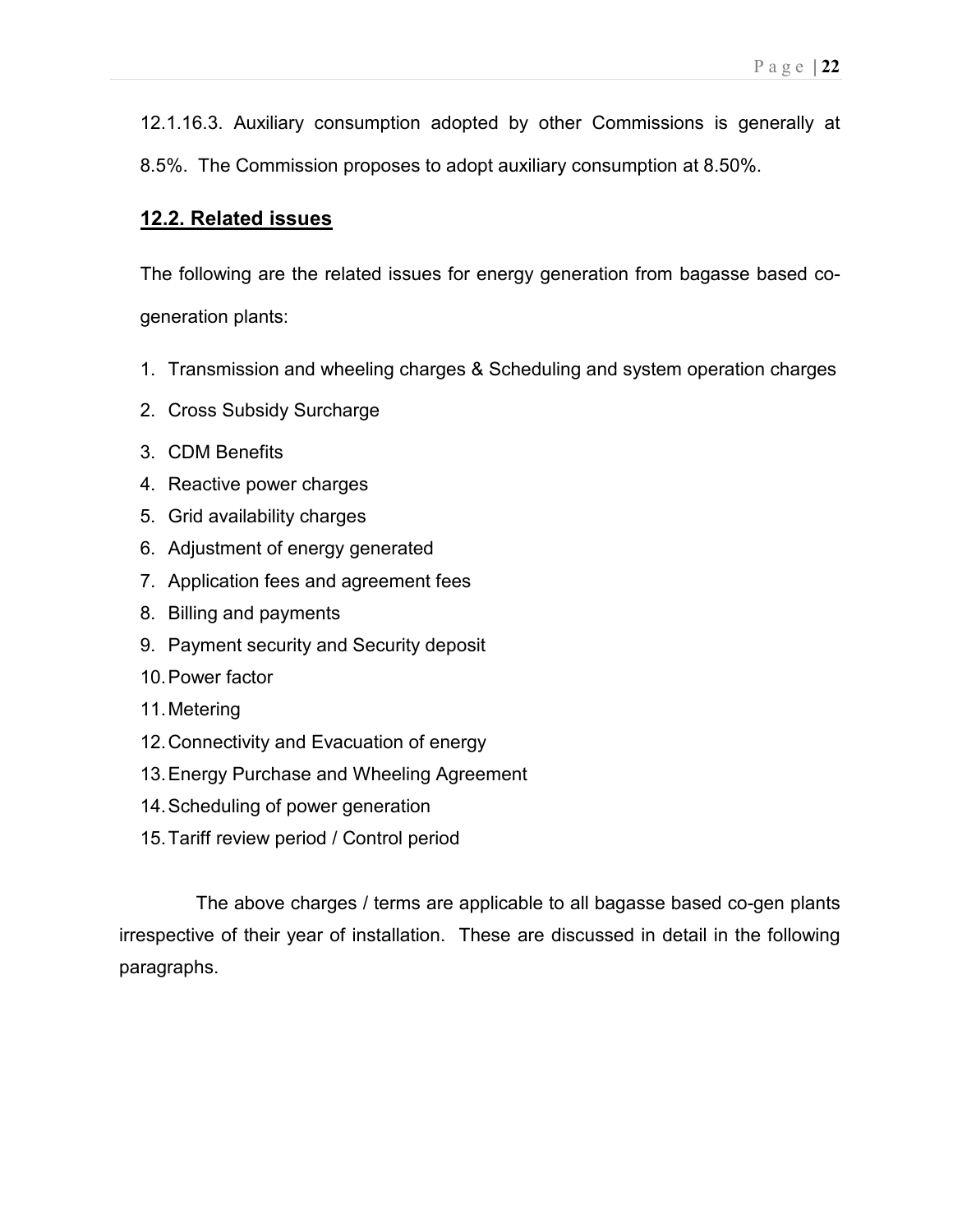# 12.2.1 Transmission and wheeling charges & Scheduling and system operation charges:

12.2.1.1The Commission in its present Order No. 7 of 2012, dated 31-07-2012 as a promotional measure under section 86 (1)(e) of the Electricity Act, 2003, has adopted 60% of the transmission charges and 60% of the wheeling charges of conventional power to bagasse based Co-gen projects. It is proposed to continue the existing norms for this control period also.

 12.2.1.2 With regard to scheduling and system operation charges, the Commission now proposes to adopt 60% of the applicable conventional power charges. Apart from these charges, actual line losses in kind as specified in the respective Order of the Commission and as amended from time to time are also payable for the captive use and third party sale. For generators who are availing Renewable Energy Certificate (REC), normal transmission charges, wheeling charges, Scheduling and System operation charges and line losses will apply. Apart from these charges, the Bagasse based Co-generators shall have to bear the actual line losses in kind as specified in the respective orders of the Commission issued from time to time.

# 12.2.2.Cross subsidy surcharge:

12.2.2.1.The Commission in its Order No.7 of 2012, dated 31-07-2012 as a promotional measure for renewable energy, adopted 50% of the applicable Cross Subsidy Surcharge for Bagasse based cogeneration projects.

12.2.2.2. It is proposed to continue the existing **Cross Subsidy Surcharge rate** of 50% during this control period also.

# 12.2.3. CDM Benefits:

12.2.3.1. The Commission in its present Order No. 7 of 2012, dated 31-07-2012 had stated that as recommended by the Forum of Regulators (FOR), the CDM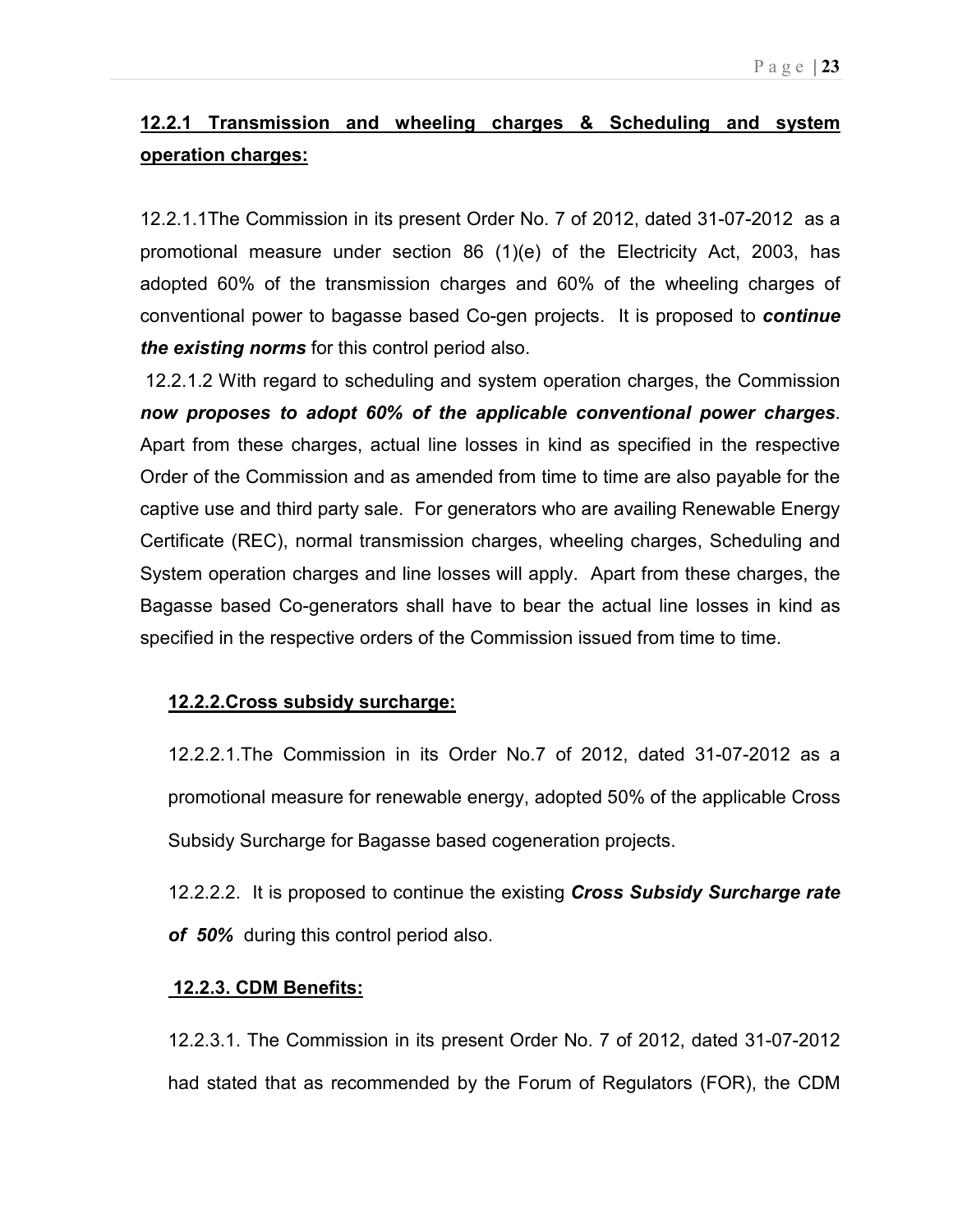benefits should be shared on gross basis starting from 100% to developers in the first year and thereafter reducing by 10% every year till the sharing becomes equal (50:50) between the developer and the consumer in the sixth year. Thereafter, the sharing of CDM benefits will remain equal till such time the benefits accrue.

12.2.3.2. The Commission now proposes to adopt the **same formula** for this Order also. The Distribution Licensee shall account for the CDM receipts in the next ARR filing.

#### 12.2.4. Reactive Power Charges:

Commission decides to adopt the reactive power charges for bagasse based co-generating plants as specified in its Order on Open Access charges issued from time to time.

### 12.2.5. Grid availability charges:

 The charges for startup power of generators shall be as per Commission's Grid Connectivity and Intra-State Open Access Regulations, 2014 in force.

 Similarly, if adequate generation does not materialize or if drawal by the captive / third party consumer exceeds generation, the energy charges and demand charges shall be regulated as specified in the Commission's Grid Connectivity and Intra-State Open Access Regulations, 2014 in force.

#### 12.2.6. Adjustment of energy generated: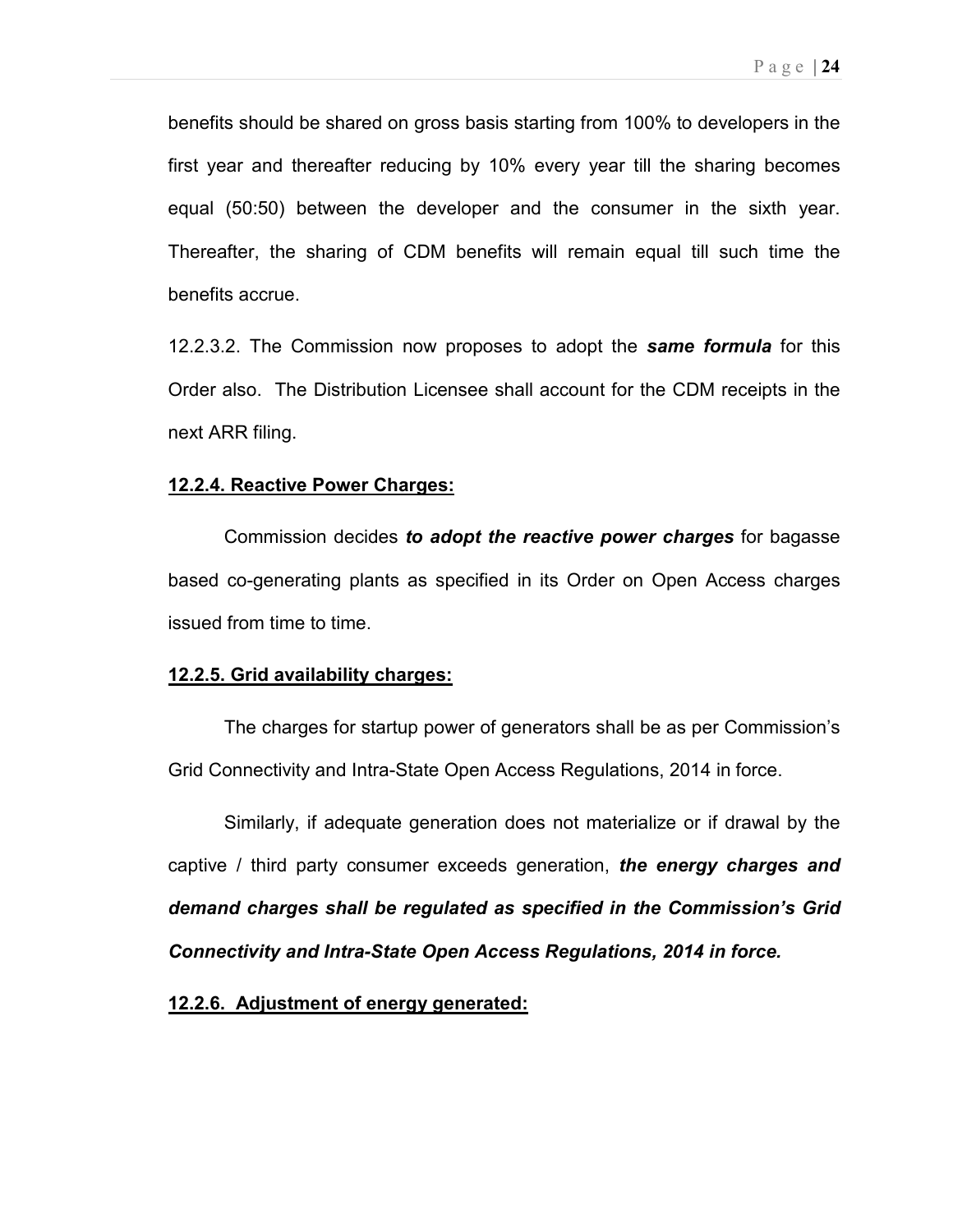12.2.6.1. The Commission in Order No.7 of 2012, dated 31-07-2012, decided that the adjustment of energy shall be as per the Commission's Open Access Regulations in force.

The Commission proposes to continue with the existing procedure.

#### 12.2.7 Application Fees and Agreement Fees:

12.2.7.1.The Commission in its Order No.7 of 2012, dated 31-07-2012 had stated that the Intra State Open Access Regulations 2005 of the Commission was amended in 2008 to provide for concession in application fees and agreement fees for generators of non-conventional and renewable sources of energy.

12.2.7.2 The application fees and agreement fees for the Energy Purchase Agreement (EPA) and Energy Wheeling Agreement (EWA) shall be as specified in the Commission's Intra State Open Access Regulations, 2005 and Fees and Fines Regulations, 2004 in force. The fees of EPA shall be collected by the licensee and passed on to the Commission. Whenever the Commission revises the above fees, the revised fees shall be payable by the Bagasse based cogenerators.

12.2.7.3. Whenever there is a change in the usage of energy from bagasse based co-gen or a change in the drawl point, etc., there will be extra work to the licensee. Therefore, an additional fees equivalent to the application fees and agreement fees shall be leviable by the licensee on the generator.

12.2.7.4. In the present order also, the Commission proposes to continue the same as in the Commission's Order No.7 of 2012, dated 31-07-2012.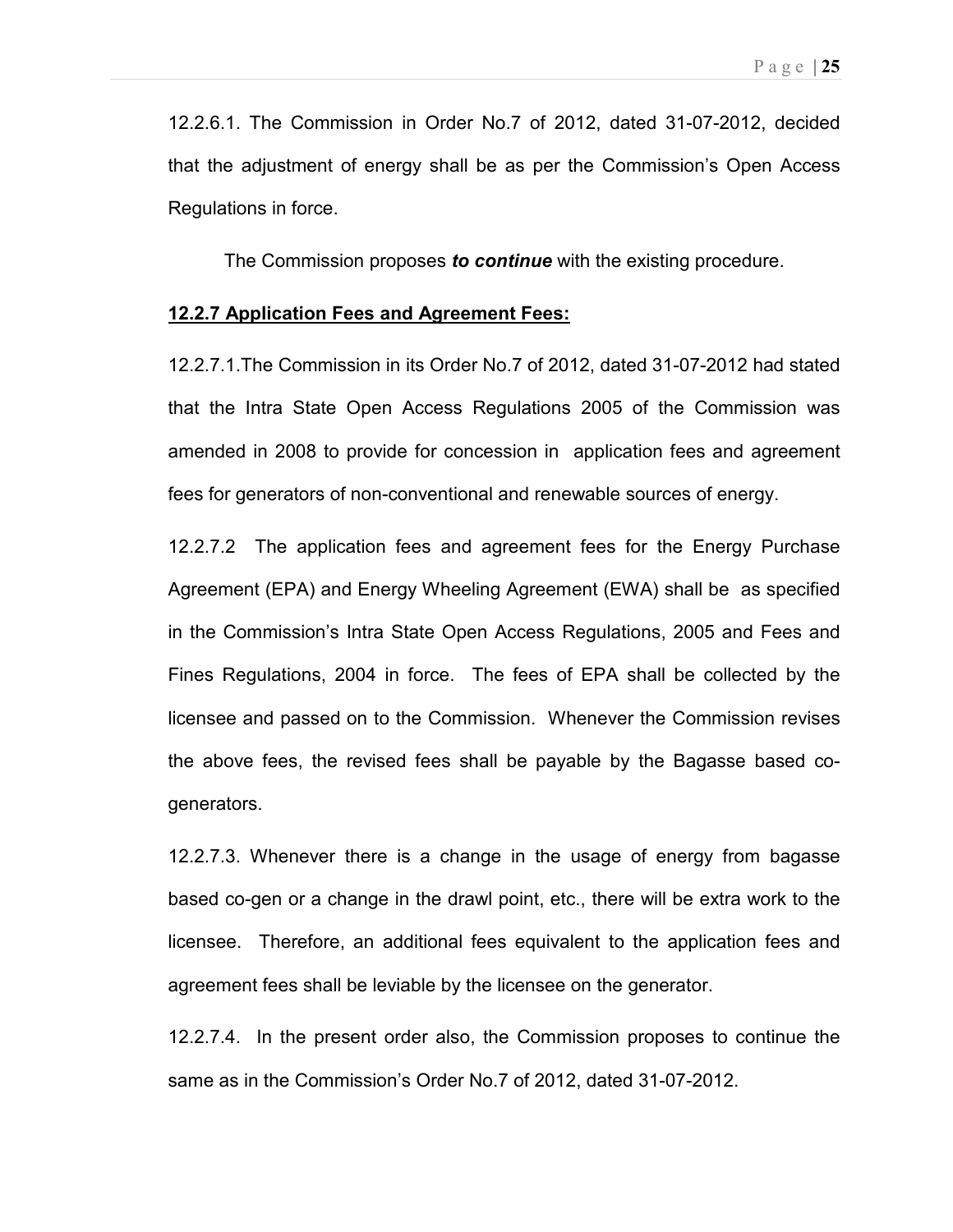#### 12.2.8.Billing and payments:

12.2.8.1. The Commission in its Order No.7 of 2012, dated 31-07-2012 had specified that when a renewable energy generator sells power to the distribution licensee, the generator will raise a bill every month for the net energy sold after deducting the charges for startup power and reactive power.

As the interest at the rate of 13.20% has already been allowed for one month receivables in the working capital, the bill amount is due only after one month. If the distribution licensee makes the payment within a period of one month of presentation of bills by a generating company, a rebate of 1% shall be allowed. Any delayed payment beyond 30 days is liable for interest at the rate of 1% per month.

12.2.8.2. The Commission decides that a bagasse based co-generator utilizes the power for captive use or if he sells it to a third party, the distribution licensee shall raise the bill at the end of the month for the net energy supplied. The licensee should record the generation and consumption on the same day as far as possible. While preparing the bill, peak hour generation shall be adjusted against peak hour consumption. Off-peak hour generation shall be adjusted against off-peak hour consumption. Normal hour generation shall be adjusted against normal hour consumption. Excess consumption will be charged at the tariff applicable to the consumer as per the Regulations / Orders of the Commission in force. Appropriate transmission and wheeling charges, scheduling and system operation charges and cross subsidy surcharge, wherever applicable, shall be recovered from the open access consumers. The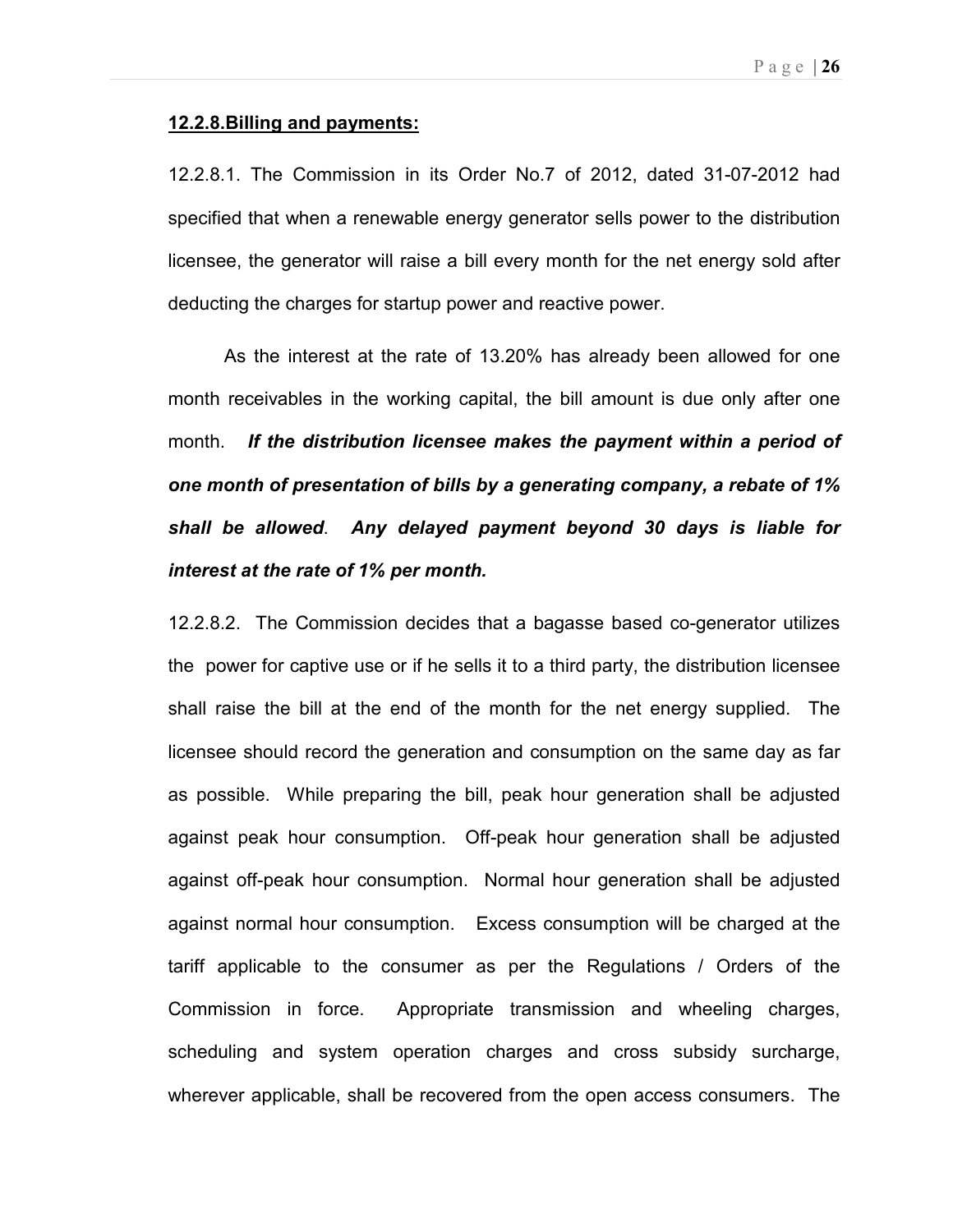net amount recoverable from the consumer shall be raised in the bill as per their normal billing schedule.

12.2.8.3. Peak, Off-peak and normal hours shall be as defined in Terms & Conditions for Determination of Tariff Regulations, 2005 as amended from time to time. Presently, as per Clause 11 (2) of the Terms and Conditions for determination of Tariff Regulations, 2005 – defines Peak hour as  $\degree$  the time between 06.00 hrs and 09.00 hrs and between 18.00 hrs and 21.00 hours". Clause 11(3) of the Terms and Conditions for determination of Tariff Regulations, 2005 defines off-peak hour as "the duration between 22.00 hours and 05.00 hours. Balance hours are normal hours.

12.2.8.4. The Commission proposes to continue the same in the present Order also.

#### 12.2.9 Payment security and Security deposit:

12.2.9.1. In Commission's Order No.7 of 2012, dated 31-07-2012, the Commission had stated that the Tariff Policy calls for adequate and bankable security arrangement to the generating companies. This mechanism has been found impractical, as there are more number of generators and the monolith distribution licensee is unable to offer security for such numbers. In the said Order, it had been stated that the interest for delayed payment by the licensee at 1% per month would serve the ends of justice.

12.2.9.2. With respect to the security deposit of the consumer, it was decided that two times the maximum net energy supplied by the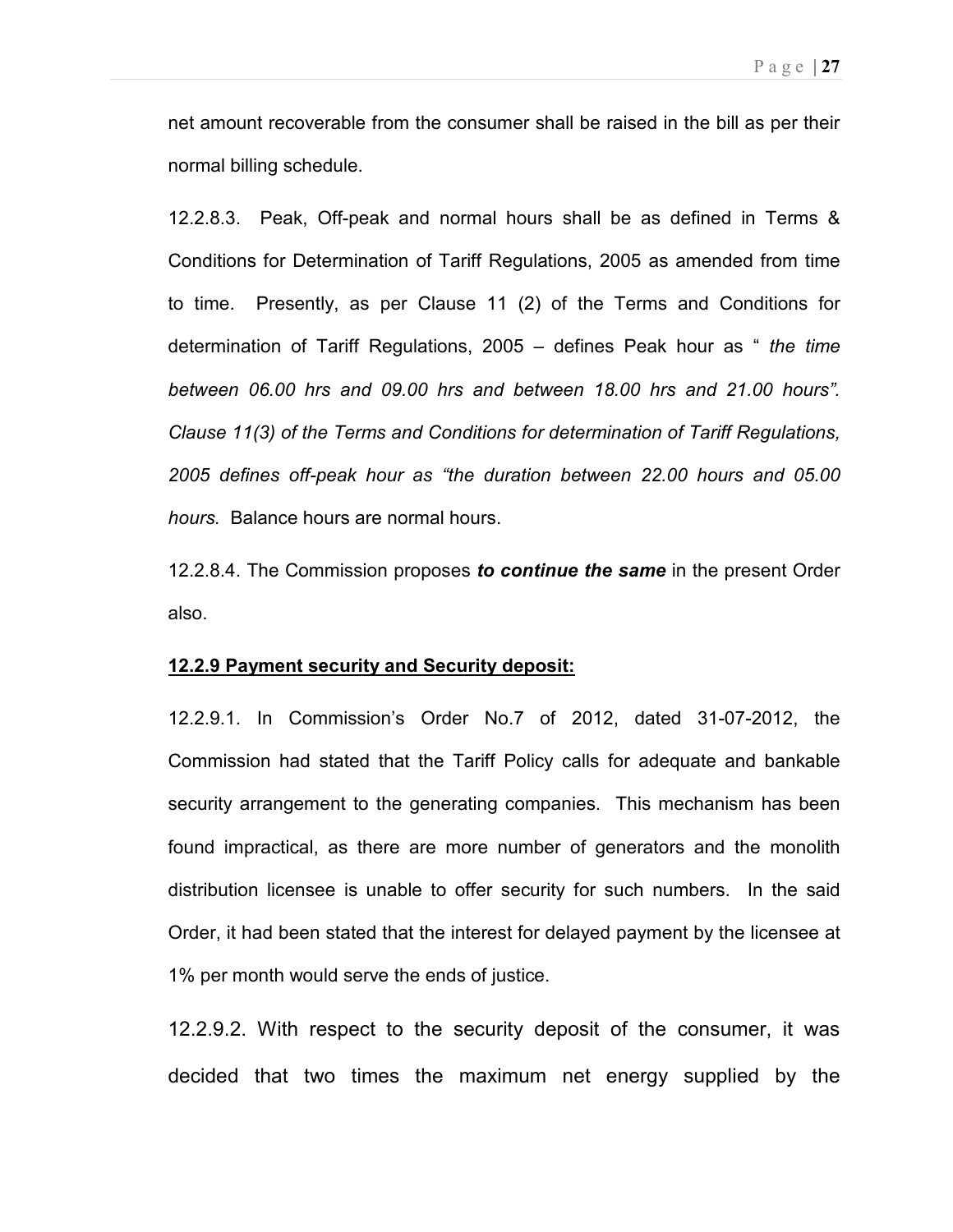distribution licensee in any month in the preceding financial year shall be taken as the basis for the payment of security deposit by the consumers.

12.2.9.3. The Commission now proposes to continue the existing system in respect of the payment security and security deposit.

# 12.2.10. Power factor:

12.2.10.1. Power factor disincentive may be regulated for the power factor recorded in the meter at the user end as specified in the relevant regulations/orders in force.

### 12.2.11. Metering:

12.2.11.1 The Commission in its Order No.7 of 2012, dated 31-07-2012 had decided to adopt the metering and communication in accordance with the following Regulations/ Codes, as amended from time to time:

- (a) Central Electricity Authority (Installation and Operation of Meters) Regulations 2006
- (b) Tamil Nadu Electricity Distribution Code 2004
- (c) )Tamil Nadu Grid Code 2004

(d) Tamil Nadu Electricity Regulatory Commission - Intra State Open Access Regulations, 2005.

12.2.11.2. The Commission in its present Order, proposes to continue the same.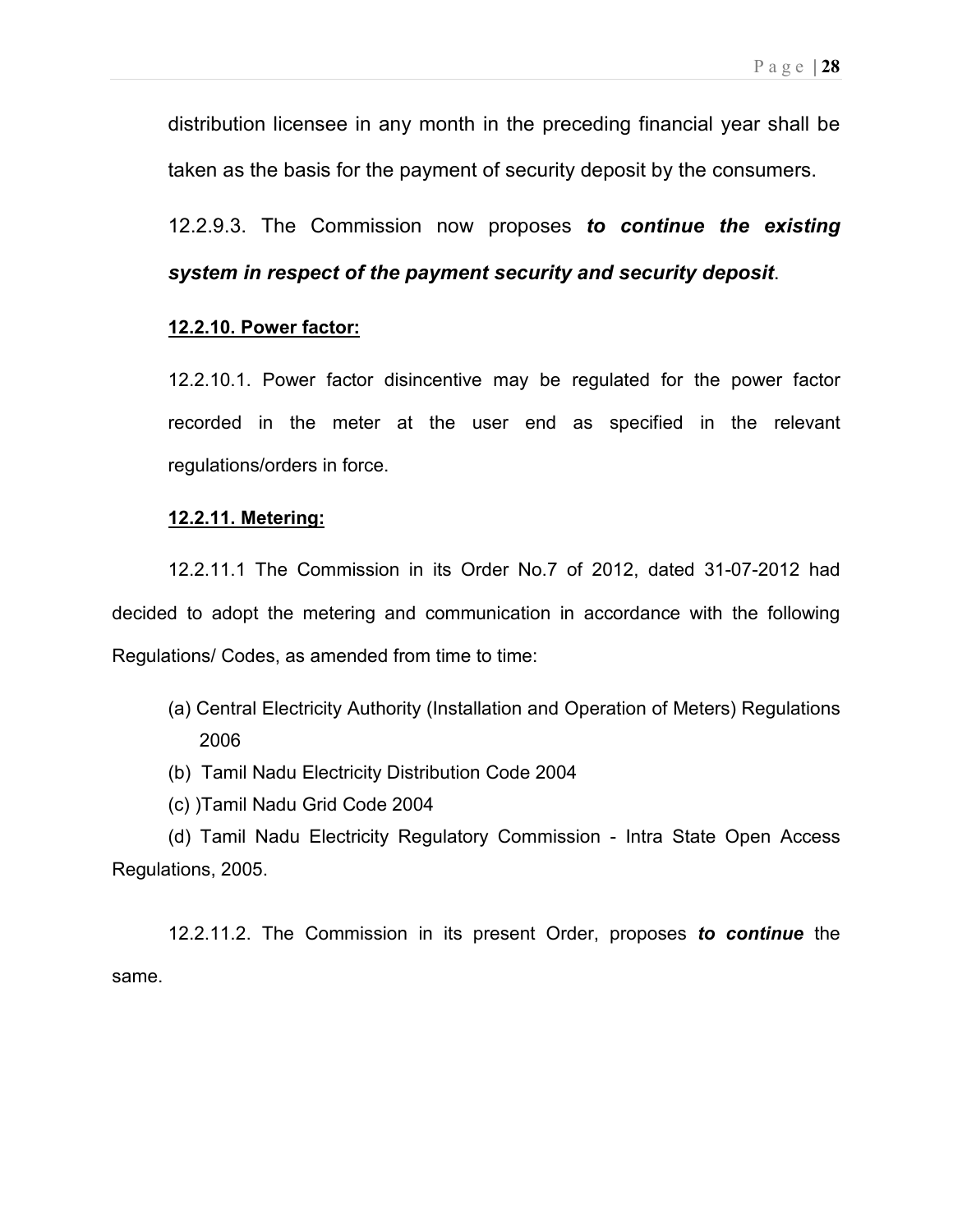### 12.2.12.Connectivity and Evacuation of energy:

12.2.12.1. The Commission in its Order No.7 of 2012, dated 31-07-2012 had ruled that the connectivity and power evacuation system shall be provided as per the Act, Codes, Regulations and Orders in force.

12.2.12.2. The Commission now proposes to continue the same as in the previous Order.

#### 12.2.13. Energy Purchase and Wheeling Agreement:

12.2.13.1. The Commission in its Order No.7 of 2012, dated 31-07-2012 had decided that the format of the Energy Purchase Agreement (EPA) shall be evolved as specified in the Commission's Regulations in force. The agreement shall be valid for a minimum period of twenty years. The distribution licensee shall execute the Energy Purchase Agreement within a month of receipt of application from the generator. The parties to the agreement may be given the option of exiting in case of violation with three months' notice to the other party.

12.2.13.2. The format of Energy Wheeling Agreement (EWA) shall be evolved as specified in the Commission's Regulations in force. The **period and other terms of** agreement shall be as per the terms of Open Access Regulations issued by the Commission.

### 12.2.14. Scheduling of power generation:

12.2.14.1 The Commission in its Order No.7 of 2012, dated 31-07-2012 had reiterated that the generator shall follow the scheduling procedure as specified in Indian Electricity Grid Code and Tamil Nadu Electricity Grid Code and other Regulations,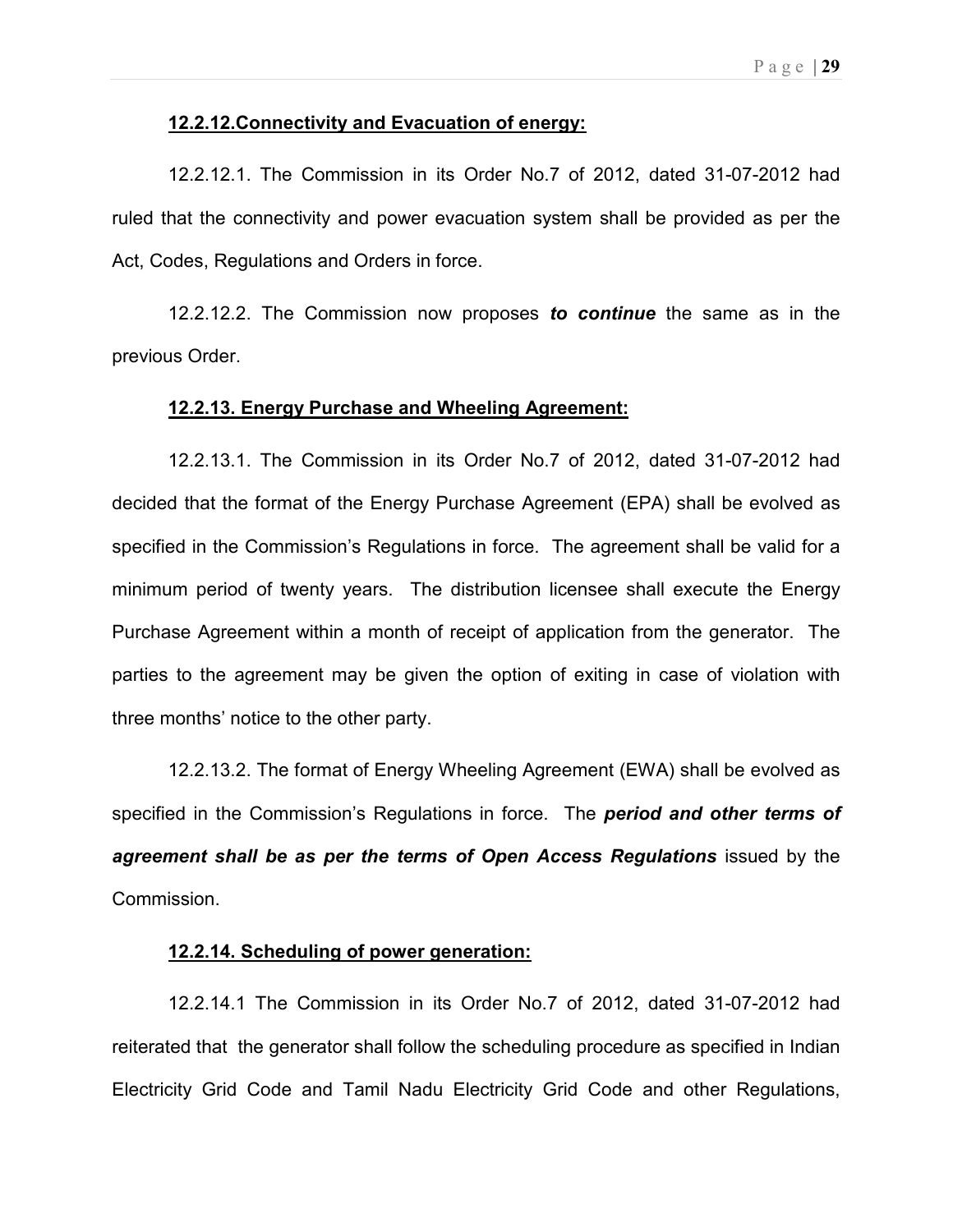Codes and Orders of the Commission. Depending upon the availability of Bagasse, the generators should be in a position to declare the availability on a day-ahead basis.

12.2.14.2. The Commission, now in its present order also proposes to adopt the same.

### 12.2.15. Tariff review period / Control period:

Clause 6 of the Power Procurement from New and Renewable Sources of Energy Regulations, 2008 of the Commission specifies that the tariff as determined by the Commission shall remain in force for such period as specified by the Commission in such tariff orders and the control period may ordinarily be two years. Hence, the Commission decides that the control period of this Order shall be for two years from the date of issue of the Order and the tariff period is twenty years.

#### 13. Tariff:

 With the adoption of above financial and operational parameters the tariff rate for the new plants works out as follows:

 $(De, l$ unit)

|                |            | <u>(RS./UIIIL)</u> |            |
|----------------|------------|--------------------|------------|
| Year           | <b>FCC</b> | Year               | <b>FCC</b> |
| 1              | 2.26       | 11                 | 1.72       |
| $\overline{2}$ | 2.29       | 12                 | 1.67       |
| 3              | 2.22       | 13                 | 1.71       |
| 4              | 2.15       | 14                 | 1.75       |
| 5              | 2.09       | 15                 | 1.79       |
| 6              | 2.02       | 16                 | 1.84       |
| 7              | 1.96       | 17                 | 1.88       |

#### 13.1. Fixed Cost: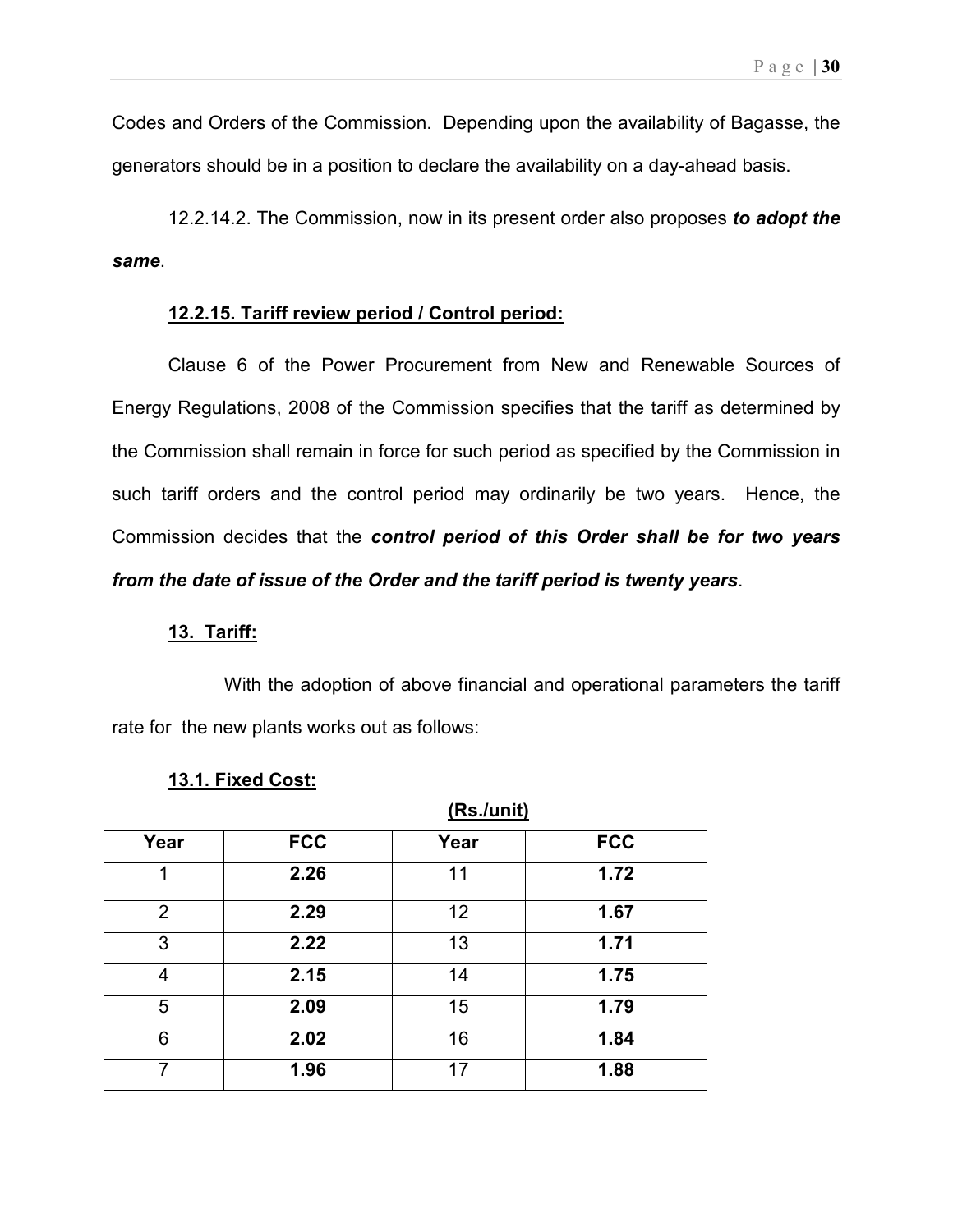|    | 1.90 | 18 | 1.93 |
|----|------|----|------|
|    | 1.84 | 19 | 1.99 |
| ึ∪ | 1.78 | 20 | 2.04 |

13.1.1 Further, there would be a reduction of 20% in the fixed costs as discussed in Para 12.1.1. (i.e. Capital Cost) for apportioning the FCC between co-gen and sugar mills as the steam used is in the range of 40% to 60% in sugar mills. Hence, it is proposed to reduce the fixed cost by 20%. Consequently, the tariff rates for the new plants are worked out as follows:

| Year           | <b>FCC</b> | Year | <b>FCC</b> |
|----------------|------------|------|------------|
| 1              | 1.81       | 11   | 1.38       |
| $\overline{2}$ | 1.83       | 12   | 1.34       |
| 3              | 1.77       | 13   | 1.37       |
| $\overline{4}$ | 1.72       | 14   | 1.40       |
| 5              | 1.67       | 15   | 1.43       |
| 6              | 1.62       | 16   | 1.47       |
| $\overline{7}$ | 1.57       | 17   | 1.51       |
| 8              | 1.52       | 18   | 1.55       |
| 9              | 1.47       | 19   | 1.59       |
| 10             | 1.42       | 20   | 1.63       |

(Rs./unit)

# 13.2. Variable Cost:

13.2.1. The variable cost for the financial year 2014-15 will be Rs.2.93/- per unit and for the financial year 2015-16, the rate will be Rs. 3.07/- per unit as discussed in Clause 12.1.13.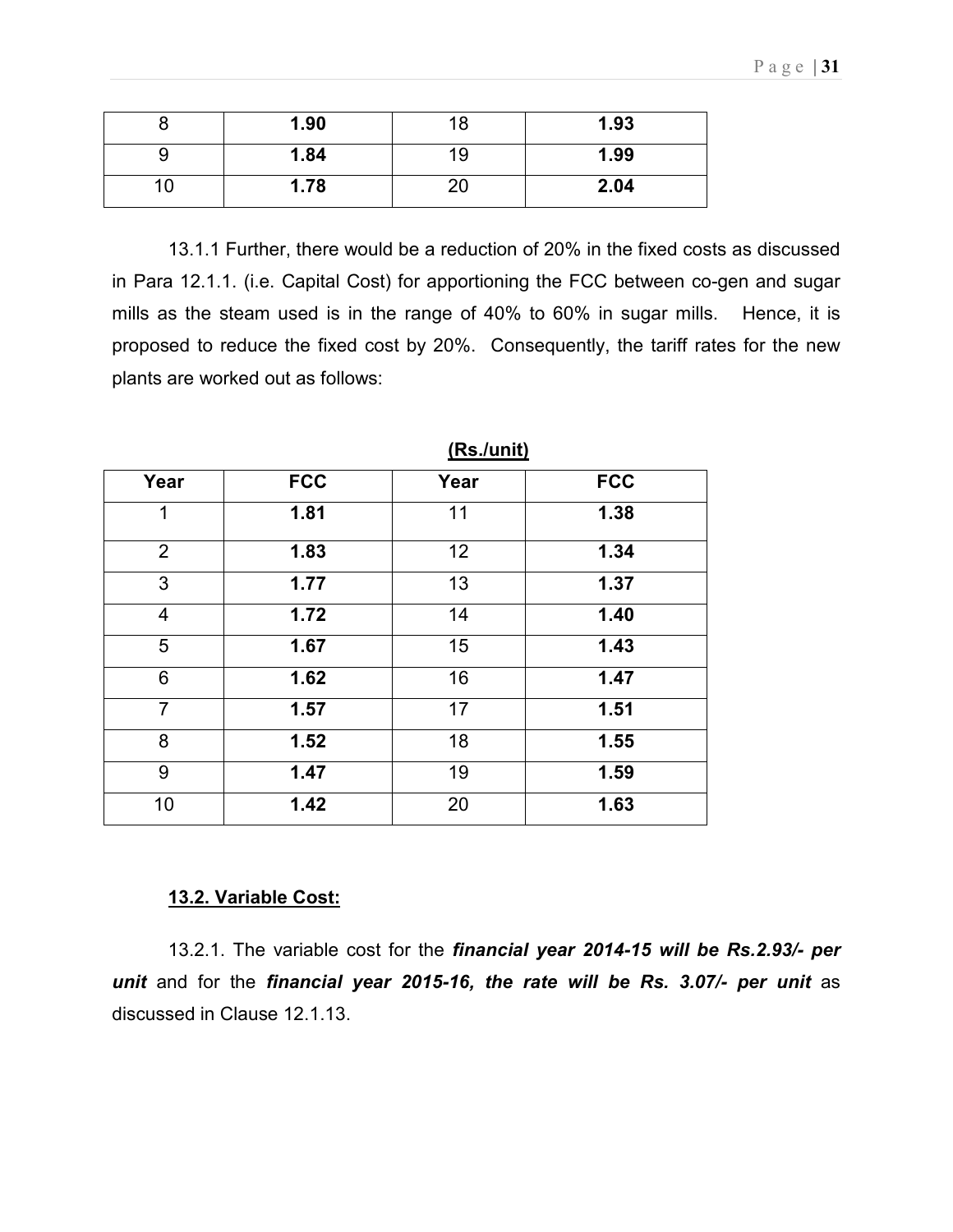13.2.2. The fixed capacity charges specified in this Order will be applicable with reference to the date of commissioning of the plant and the variable cost will be applicable with reference to the financial year. The fixed capacity charges specified above will continue to be applicable to the plants commissioned on or after the date of the proposed order and the variable cost will apply for all plants commissioned on or after 15-05-2006.

## 14. Tariff for the plants commissioned before 15-05-2006:

14.1 The Commission in its Order No.7 of 2012, dated 31-07-2012 had stated that determination of tariff for the plants commissioned prior to 15-05-2006 will be dealt with while disposing the Petition No. PPAP No. 8 of 2011 filed by TANGEDCO. In the above case, the arguments were concluded and the Order is reserved on 21-04-2014.

# 15. Tariff for Co-generation plants tied up with other Industries:

15.1. The Commission in its Order No.7 of 2012, dated 31-07-2012 already discussed with respect to the tariff for Co-generation plants tied up with other Industries and stated that PPPAP No.1 of 2011 was filed by M/s. Sakthi Sugars Ltd.,Chennai and M/s. Tamil Nadu News Print and Paper Ltd. In the said petition, M/s. Sakthi Sugars and M/s. TNPL pleaded for creation of new tariff category in respect of these plants. The Commission issued an interim Order on 02-03-2011 fixing an interim tariff of Rs.3.01/unit for the power supplied by M/s. Sakthi Sugars to TANGEDCO using coal as fuel. The Commission further issued an interim Order on 22-01-2013 in which it sought information to enable the Commission to pass suitable orders. As the Commission is seized of this matter, orders on determination of tariff in respect of the above plants will be issued separately in case of Petition No. PPAP No.1 of 2011.

## (By order of the Commission)

**Secretary**  Tamil Nadu Electricity Regulatory Commission.